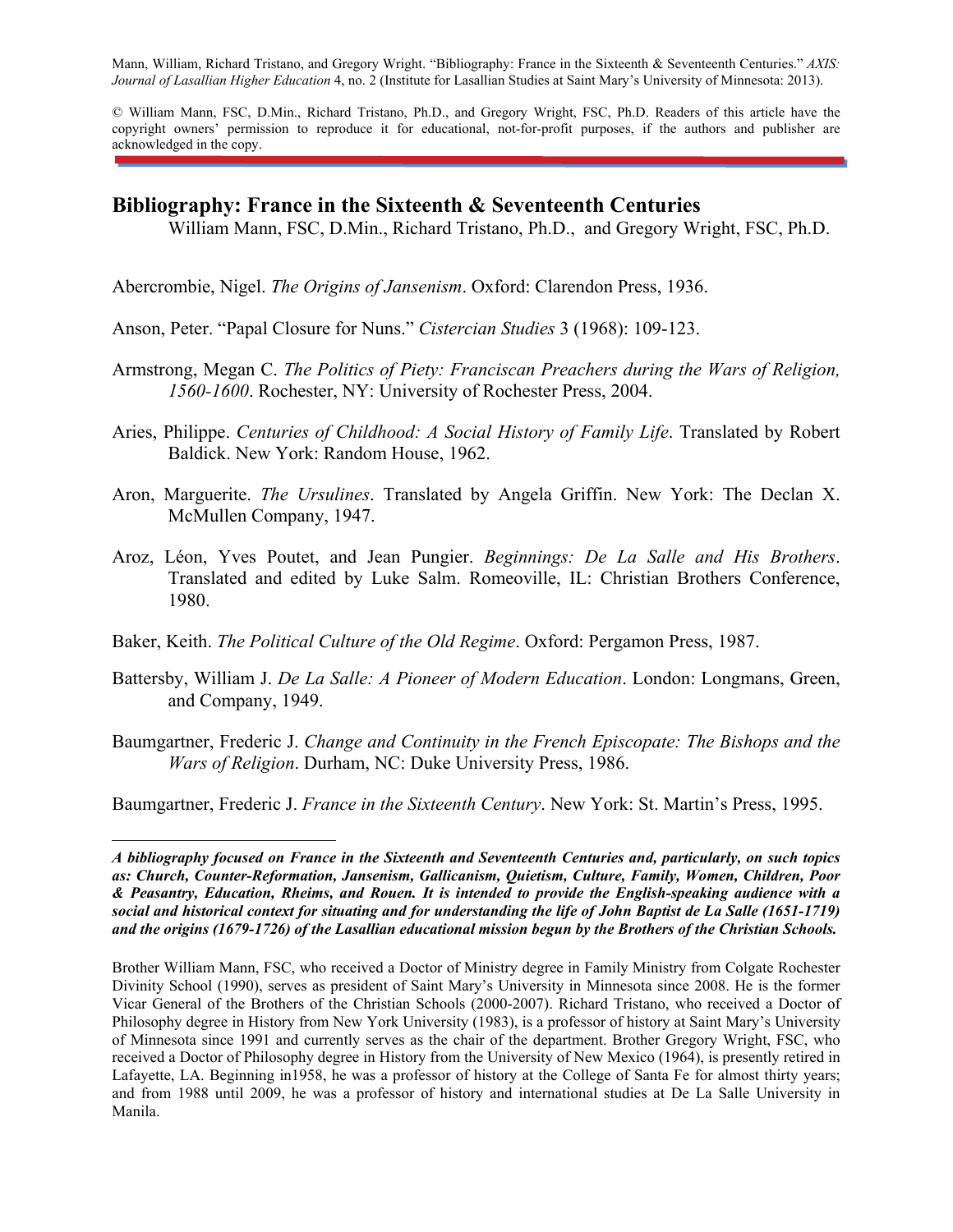Baumgartner, Frederic J. *Henry II, King of France*. Durham, NC: Duke University Press, 1987.

- Baumgartner, Frederic J. *Radical Reactionaries: The Political Thought of the French Catholic League*. Geneva: Droz, 1975.
- Bayley, Peter. "What Was Quietism Subversive Of?" *Seventeenth-Century French Studies* 21 (1999): 195-204.
- Bedoyere, Michael de la. *The Archbishop and the Lady: The Story of Fénelon and Madame Guyon.* New York: Pantheon Books, 1956.
- Beik, William. *Absolutism and Society in Seventeenth-Century France*. Cambridge University Press, 1985.
- Beik, William. *A Social and Cultural History of Early Modern France.* Cambridge University Press, 2009.
- Beik, William. *Urban Protest in Seventeenth-Century France*. Cambridge University Press, 1985.
- Bell, David N. *Understanding Rancé: The Spirituality of the Abbot of La Trappe in Context*. Kalamazoo, MI: Cistercian Publications, 2005.
- Benedict, Philip. "Catholics and Huguenots in Sixteenth-Century Rouen: The Demographic Effects of the Religious Wars." *French Historical Studies* 9 (1975): 209-235.
- Benedict, Philip. "Confessionalization in France? Critical Reflections and New Evidence." In *Society and Culture in the Huguenot World, 1559-1685*, edited by Raymond A. Mentzer and Andrew Spicer, 44-61. Cambridge University Press, 2002.
- Benedict, Philip. *The Huguenot Population of France, 1600-1685: The Demographic Fate and Customs of a Religious Minority*. Philadelphia: American Philosophical Society, 1991.
- Benedict, Philip. *Rouen During the Wars of Religion*. Cambridge University Press, 1980.
- Benedict, Phillip, ed. *Cities and Social Change in Early Modern France*. Rev. ed. London: Routledge, 1992.
- Bercé, Yves-Marie. *The Birth of Absolutism: A History of France, 1598-1661.* Translated by Richard Rex. New York: St. Martin's Press, 1996.
- Berger, Patrice. "Rural Charity in Late Seventeenth-Century France: The Ponchartrain Case." *French Historical Studies* 10 (1979): 393-415.
- Bergin, Joseph. *Cardinal de La Rochefoucauld: Leadership and Reform in the French Church*. New Haven, CT: Yale University Press, 1987.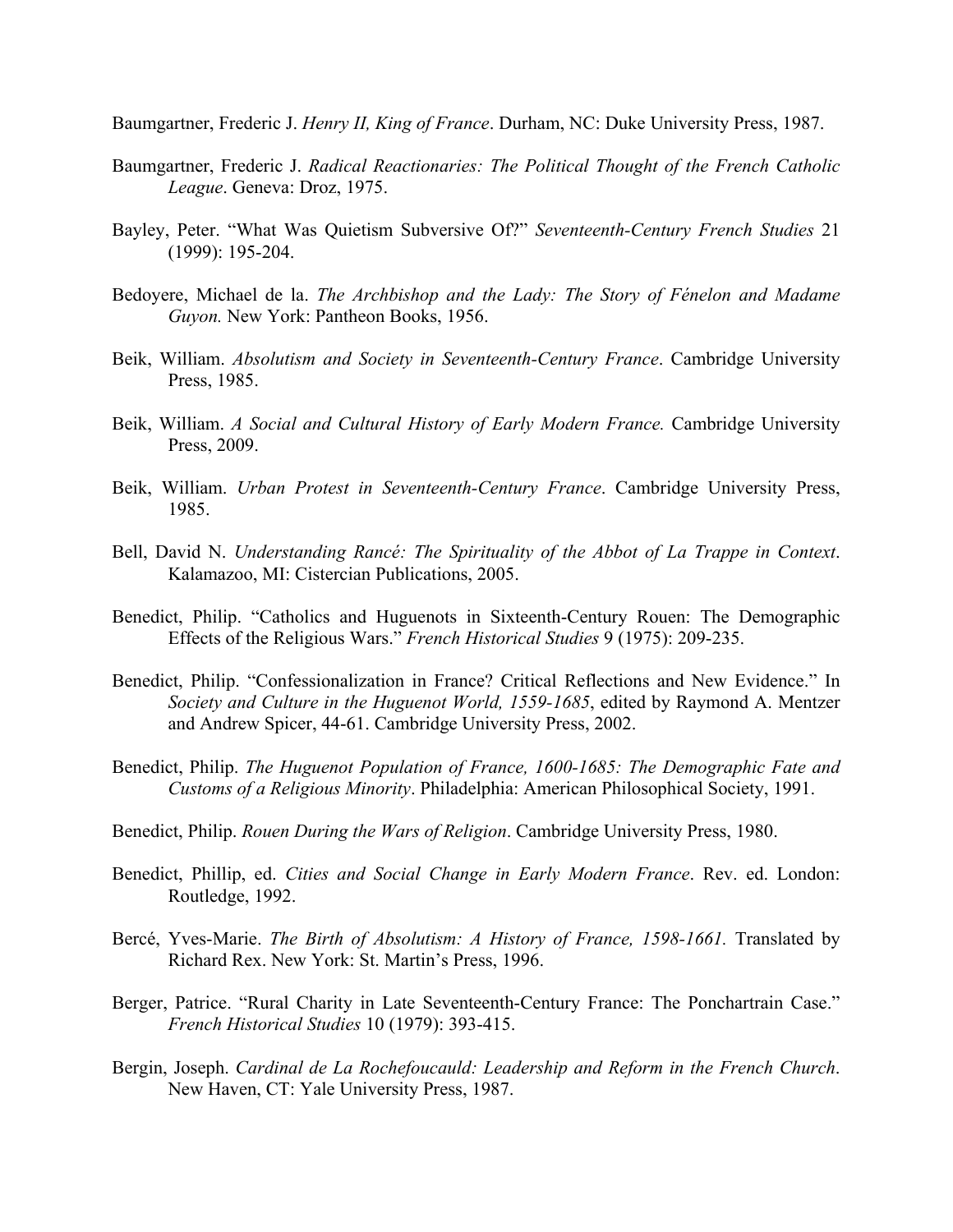- Bergin, Joseph. *Cardinal Richelieu: Power and the Pursuit of Wealth*. New Haven, CT: Yale University Press, 1985.
- Bergin, Joseph. *Church, Society, and Religious Change in France: 1580-1730*. New Haven, CT: Yale University Press, 2009.
- Bergin, Joseph. *Crown, Church and Episcopate under Louis XIV*. New Haven, CT: Yale University Press, 2004.
- Bergin, Joseph. *The Making of the French Episcopate.* New Haven, CT: Yale University Press, 1996.
- Bergin, Joseph. "The Place of Seminaries and Colleges in Clerical Education in  $17<sup>th</sup>$ -Century France." In *Im Spannungsfeld von Staat und Kirche. Beiheft* 31 of Zeitschrift für *Historische Forschung*, edited by Heinz Schilling und Marie-Antoinette Gross, 297-311. Berlin: Duncker & Humbolt, 2003.
- Bergin, Joseph. *The Rise of Richelieu*. New Haven, CT: Yale University Press, 1991.
- Bergin, Joseph. "Ways and Means of Monastic Reform in Seventeenth-Century France: The Example of St. Denis de Reims, 1630-1633." *Catholic Historical Review* 72 (1986): 14- 32.
- Bernard, H. C. *The Little Schools of Port-Royal*. Cambridge University Press, 1913.
- Bernard, H. C. *The Port-Royalists on Education*. Cambridge University Press, 1918.
- Bernard, Léon. *The Emerging City: Paris in the Age of Louis XIV*. Durham, NC: Duke University Press, 1970.
- Bireley, Robert. "Early Modern Catholicism." In *Reformation and Early Modern Europe: A Guide to Research*, edited by David M. Whitford, 57-79. No. 79 of *Sixteenth Century Studies and Essays.* Kirksville, MO: Truman State University Press, 2008.
- Bireley, Robert. "Redefining Catholicism: Trent and Beyond." In *Christianity: Reform and Expansion, 1500-1660*, edited by R. Po-Chia Hsia, 145-161. No. 6 of *The Cambridge History of Christianity*. Cambridge University Press, 2007.
- Bireley, Robert. *The Refashioning of Catholicism, 1450-1700: A Reassessment of the Counter-Reformation.* Washington, DC: The Catholic University of America Press, 1999.
- Bluche, François. *Louis XIV*. Translated by Mark Greengrass. New York: Franklin Watts, 1990.
- Bonney, Richard. *The King's Debts: Finance and Politics in France, 1589-1661.* Oxford University Press, 1982.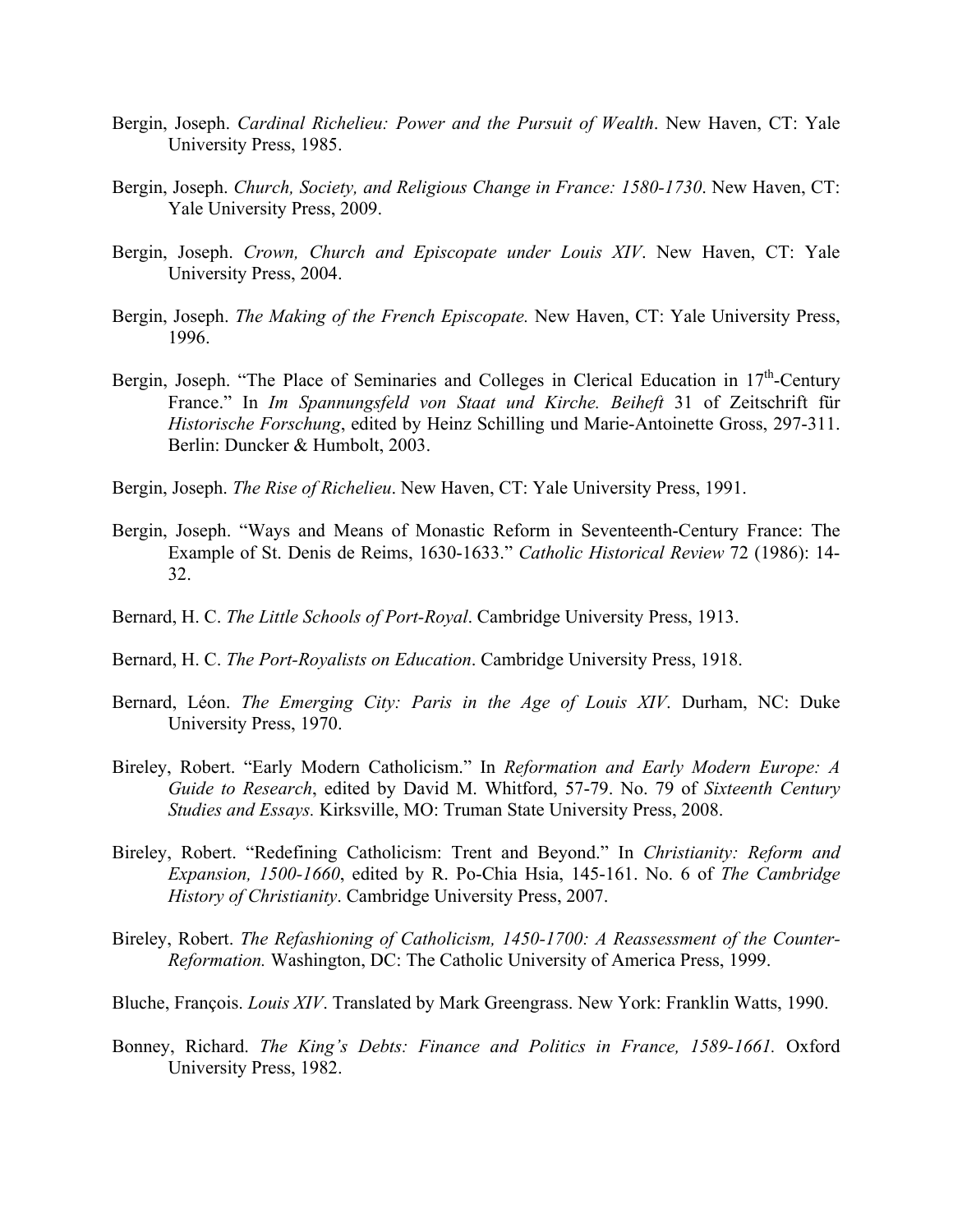- Bonney, Richard. *The Limits of Absolutism in Ancien Régime France: Collected Essays.* United Kingdom: Ashgate Publishing Group, 1995.
- Bonney, Richard. *Political Change in France under Richelieu and Mazarin*. Oxford University Press, 1978.
- Bonney, Richard. *Society and Government in France under Richelieu and Mazarin, 1624-1661.* New York: St. Martin's Press, 1988.
- Bonney, Richard. *The Thirty Years' War, 1618-1648.* No. 29 of *Essential Histories.* United Kingdom: Osprey Publishing, 2002.
- Bossy, John. "Blood and Baptism: Kinship, Community, and Christianity in Western Europe from the Fourteenth to the Seventeenth Centuries." In *Sanctity and Secularity: The Church in the World,* 129-143. No. 10 of *Studies in Church History*, edited by Derek Baker. Oxford: Basil Blackwell, 1973.
- Bossy, John. *Christianity in the West, 1400-1700*. Oxford University Press, 1985.
- Bossy, John. "The Counter-Reformation and the People of Catholic Europe." *Past and Present* 47 (1970): 51-70.
- Boswell, John. *The Kindness of Strangers: The Abandonment of Children in Western Europe from Late Antiquity to the Renaissance.* New York: Random House, 1990.
- Boulanger, Jacques. *The Seventeenth Century.* New York: G. P. Putnam's Sons, 1920.
- Braure, Maurice. *The Seventeenth and Eighteenth Centuries*. Translated by R. W. Allott. London: Burns & Oates, 1963.
- Bremond, Henri. *Devout Humanism*. Vol. 1 of *A Literary History of Religious Thought in France from the Wars of Religion Down to Our Own Times*, translated by K. L. Montgomery. London: Society for Promoting Christian Knowledge, 1928.
- Bremond, Henri. *The Coming of Mysticism*. Vol. 2 of *A Literary History of Religious Thought in France from the Wars of Religion Down to Our Own Times*, translated by K. L. Montgomery. London: Society for Promoting Christian Knowledge, 1930.
- Bremond, Henri. *The Triumph of Mysticism*. Vol. 3 of *A Literary History of Religious Thought in France from the Wars of Religion Down to Our Own Times*, translated by K. L. Montgomery. London: Society for Promoting Christian Knowledge, 1936.
- Breslin, Sister Mary. *Anne de Xainctonge: Her Life and Spirituality*. Kingston, N.Y.: The Society of Saint Ursula of the Blessed Virgin, 1957.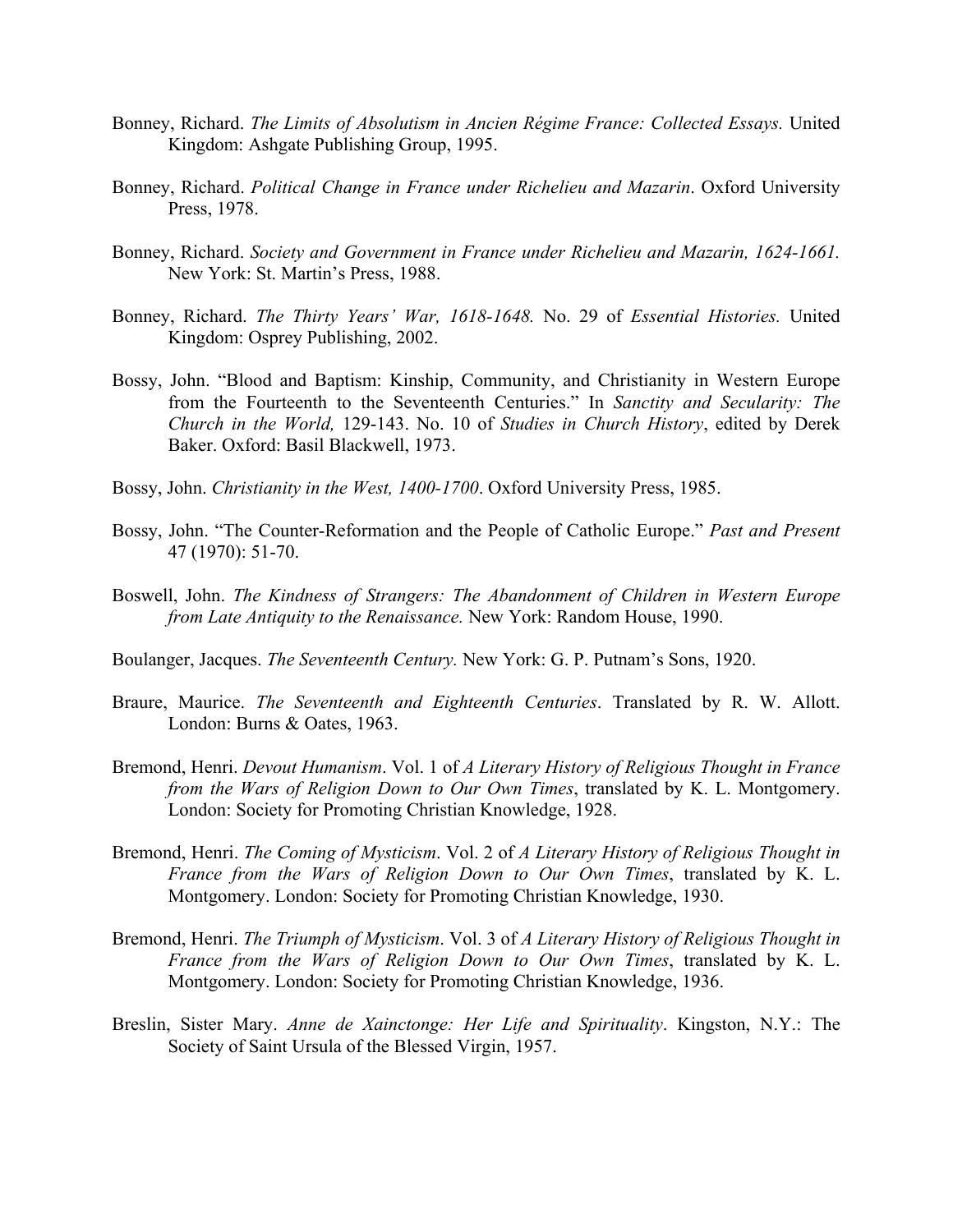- Briggs, Robin. *Communities of Belief: Cultural and Social Tensions in Early Modern France*. Oxford University Press, 1989.
- Briggs, Robin. *Early Modern France, 1560-1715*. 2<sup>nd</sup> ed. Oxford University Press, 1998.
- Briggs, Robin. "The Church and the Family in Seventeenth-Century France." In *Communities of Belief* by Robin Briggs, 235-276. Oxford University Press, 1989.
- Bruneau, Marie-Flourine. *Women Mystics Confront the Modern World: Marie de l'Incarnation (1599-1672) and Madame Guyon (1648-1717).* Albany, NY: State University of New York Press, 1998.
- Buisseret, David. *Henry IV.* Boston: G. Allen & Unwin, 1984.
- Burckhardt, Carl J. *Richelieu and His Age*. Translated by Bernard Hoy. London: Allen & Unwin, 1967.
- Burke, Peter. *The Fabrication of Louis XIV*. New Haven, CT: Yale University Press, 1992.
- Calcutt, Alfred. *De La Salle: A City Saint and the Liberation of the Poor through Education.* Oxford: De La Salle Publications, 1993.
- Caraman, Philip. *Saint Angela: The Life of Angela Merici, Foundress of the Ursulines (1474- 1540)*. London: Longman, 1963.
- Carroll, Stuart. *Noble Power during the French Wars of Religion*. Cambridge University Press, 1998.
- Carsten, F. L., ed. *The Ascendancy of France, 1648-1688*. Vol. 5 of *New Cambridge Modern History*. Cambridge University Press, 1961.
- Carter, Karen E. *Creating Catholics: Catechism and Primary Education in Early Modern France*. Notre Dame, IN: Notre Dame Press, 2011.
- Carter, Karen E. "The Science of Salvation: French Diocesan Catechisms and Catholic Reform (1650-1800)." *Catholic Historical Review* 96 (2010): 234-61.
- Chadwick, Owen. *The Reformation*. Vol. 3 of *The Pelican History of the Church*. Reprinted with Revisions. London: Penguin Books, 1988.
- Chartier, Roger. *The Cultural Uses of Print in Early Modern France*. Translated by Lydia Cochrane. Princeton, NJ: Princeton University Press, 1987.
- Châtellier, Louis. *The Europe of the Devout: The Catholic Reformation and the Formation of a New Society.* Translated by John Birrell. Cambridge University Press, 1989.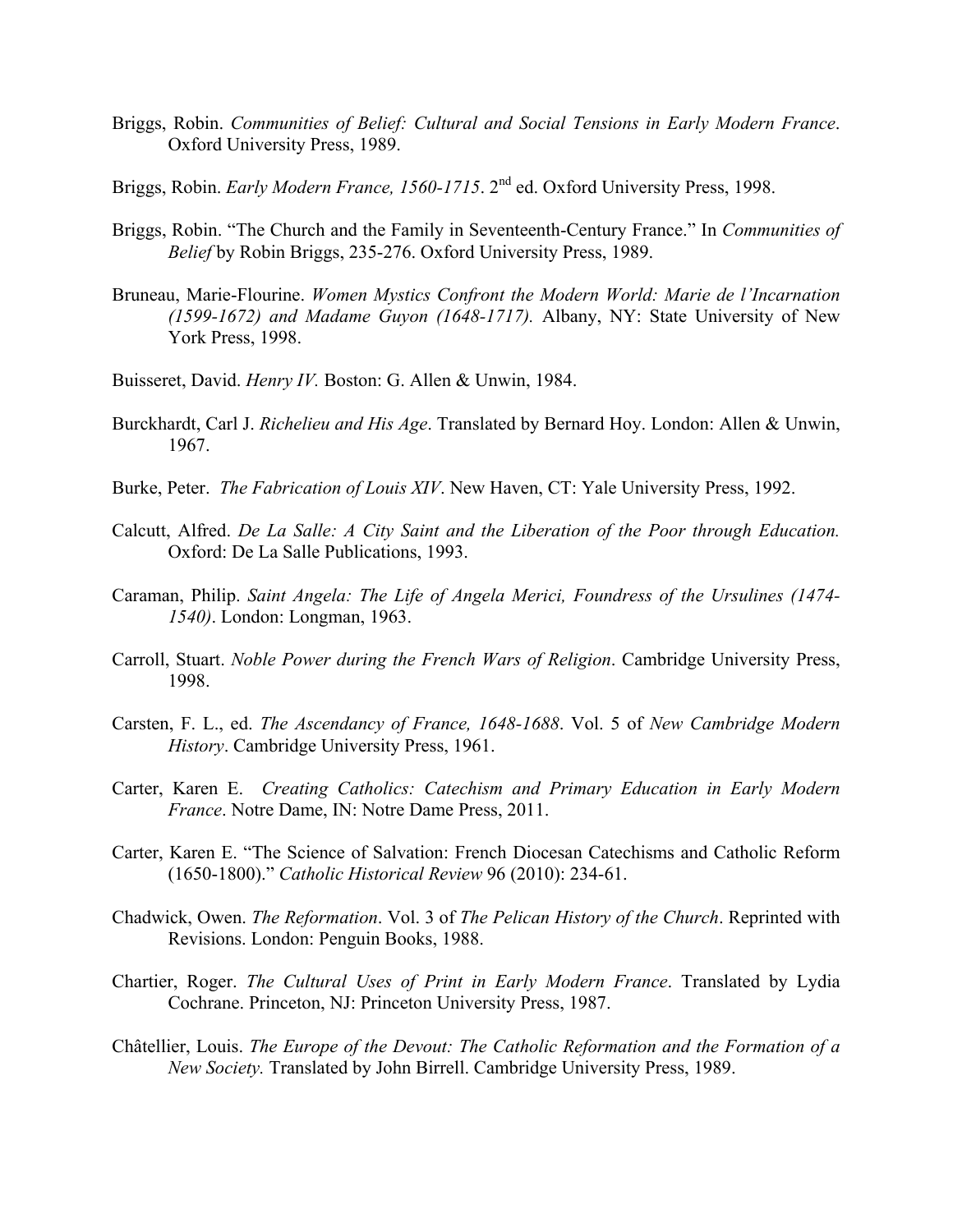- Châtellier, Louis. *The Religion of the Poor: Rural Missions in Europe and the Formation of Modern Catholicism, c. 1500-1800.* Translated by Brian Pearce. Cambridge University Press, 1997.
- Chill, Emmanuel. "The Company of the Holy Sacrament, 1630-1666." Ph.D. diss., Columbia University, 1960.
- Chill, Emmanuel. "Religion and Mendacity in Seventeenth-Century France." *International Review of Social History* 7 (1962): 400-425.
- Cholakian, Patricia Frances. *Women and the Politics of Self-Representation in Seventeenth-Century France*. Newark, DE: University of Delaware Press, 2000.
- Cognet, Louis. "Ecclesiastical Life in France." In *The Church in the Age of Absolutism and Enlightenment,* edited by Hubert Jedin and John Dolan and translated by Gunther J. Holst, 3-106. Vol. 6 of *History of the Church*. New York: Crossroad, 1981.
- Cognet, Louis. *Post-Reformation Spirituality*. Translated by P. Hepburne Scott. New York: Hawthorn Books, 1959.
- Colhocker, Lawrence, editor. *So Favored by Grace: Education in the Time of John Baptist de La Salle.* Romeoville, IL: Lasallian Publications, 1991.
- Collins, James. B. *Classes, Estates, and Order in Early Modern Brittany*. Cambridge University Press, 1994.
- Collins, James. B. *Constitutionalism and Resistance in the Sixteenth Century*. Edited by J. Franklin. New York: Pegasus, 1969.
- Collins, James B. "The Economic Role of Women in Seventeenth-Century France." *French Historical Studies* 16 (1989): 436-70.
- Collins, James B. *The Fiscal Limits of Absolutism: Direct Taxation in Early Seventeenth-Century France*. Berkeley, CA: University of California Press, 1988.
- Collins, James B. *The State in Early Modern France*. 2nd ed. Cambridge University Press, 2009.
- Comerford, Kathleen M. "Clerical Education, Catechesis, and Catholic Confessionalism: Teaching Religion in the Sixteenth and Seventeenth Centuries." In *Early Modern Catholicism: Essays in Honour of John W. O'Malley, SJ*, edited by Kathleen M. Comerford and Hilmar M. Pabel, 241-65. Toronto: University of Toronto Press, 2001.
- Cragg, Gerald. *The Church and the Age of Reason, 1648-1789*. Reprint. London: Penguin Books, 1988.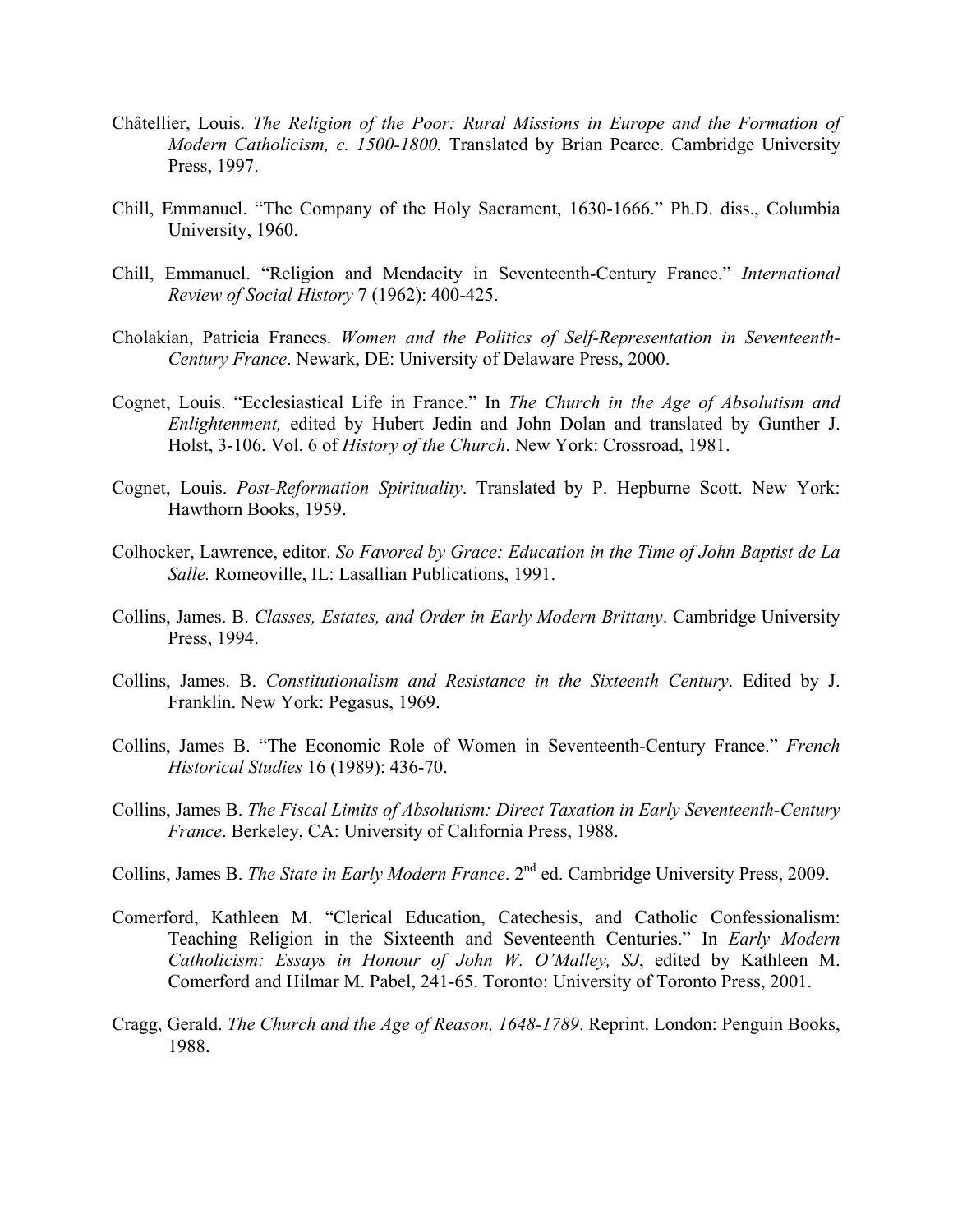- Cubberley, Ellwood P. "Education Results of the Protestant Revolts: Among Calvinists and Catholics." In *The History of Education* by Ellwood P. Cubberley, 212-228. Boston: Houghton Mifflin Company, 1920.
- Daniel-Rops, Henri. *The Catholic Reformation*. Translated by John Warrington. New York: E. P. Dutton & Company, 1962.
- Daniel-Rops, Henri. *The Church in the Seventeenth Century*. Translated by J. J. Buckingham. 2 Vols. New York: E. P. Dutton & Company, 1963.
- Dansette, Adrien. *Religious History of Modern France*, 2 Vols. New York: Herder and Herder, 1961.
- Davidson, N. S. *The Counter-Reformation*. Oxford: Blackwell, 1987.
- Davis, Barbara Beckerman. "Poverty and Poor Relief in Sixteenth-Century Toulouse." *Historical Reflections* 17 (1991): 267-296.
- Davis, Natalie Z. "Poor Relief, Humanism, and Heresy: The Case of Lyon." *Studies in Medieval and Renaissance History* 5 (1968): 217-269.
- Davis, Natalie Z. *Society and Culture in Early Modern France*. Stanford, CT: Stanford University Press, 1975.
- Dawson, Christopher, and Glenn W. Olsen. "The Age of Humanism." In *The Crisis of Western Education* by Christopher Dawson with introduction by Glenn W. Olsen, 21-32. Reprint. Washington, DC: The Catholic University of America Press, 2010.
- Dear, Peter. *Mersenne and the Learning of the Schools*. Ithaca, NY: Cornell University Press, 1988.
- Delumeau, Jean. *Catholicism between Luther and Voltaire: A New View of the Counter-Reformation.* Translated by Jeremy Moiser. Westminster: John Knox Press, 1977.
- Delumeau, Jean. *Sin and Fear: The Emergence of a Western Guilt Culture 13<sup>th</sup>-18<sup>th</sup> Centuries.* Translated by Eric Nicholson. New York: St. Martin's Press, 1990.
- Dewald, Jonathan. "Politics and Personality in Seventeenth–Century France." *French Historical Studies* 16 (1990): 893-909.
- Dewald, Jonathan. *Aristocratic Experience and the Origins of Modern Culture: France, 1570– 1715.* Berkeley, CA: University of California Press, 1993.
- Dewald, Jonathan. *Pont St.-Pierre, 1398-1789: Lordship, Community and Capitalism in Early Modern France.* Berkeley, CA: University of California Press, 1987.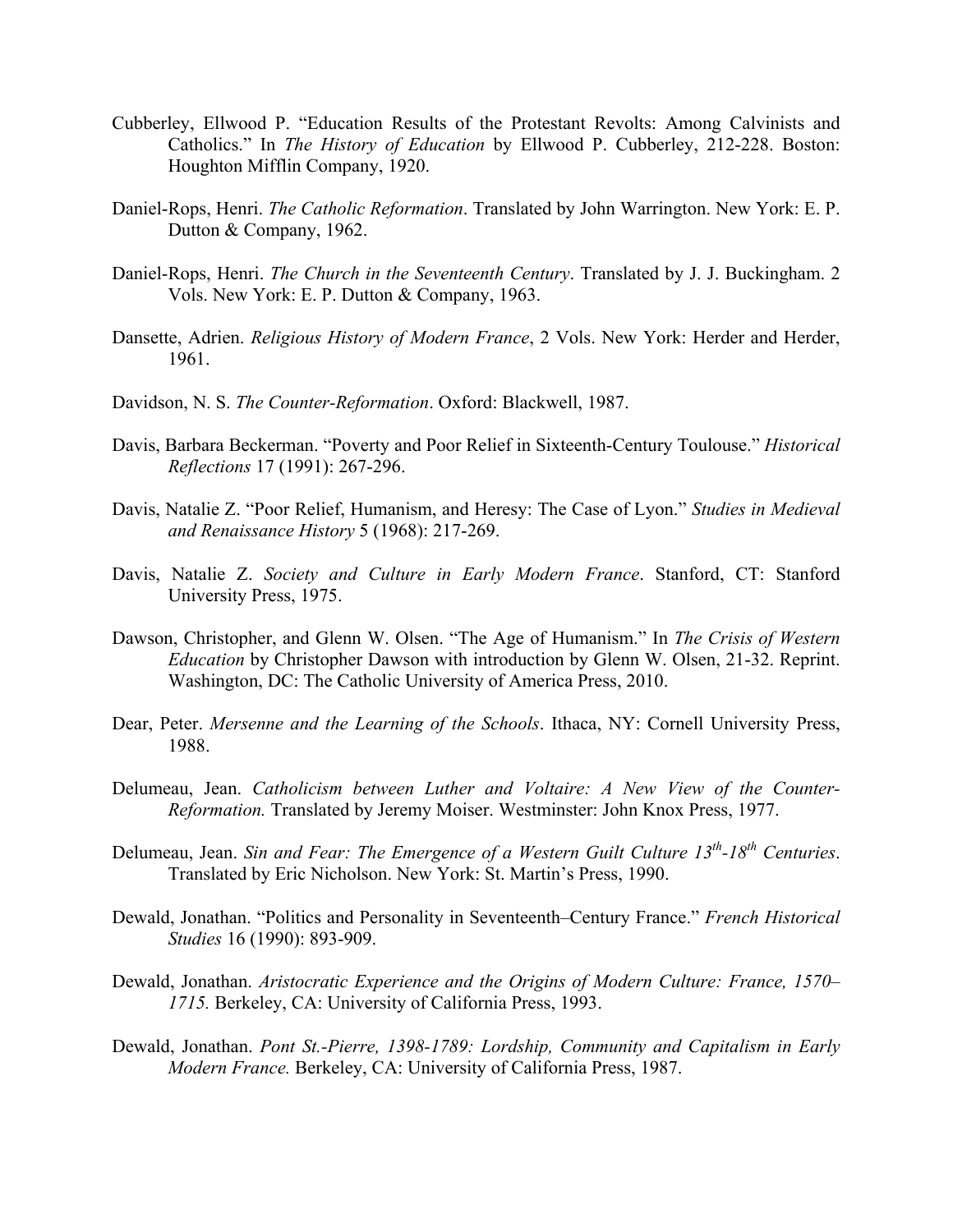- Dewald, Jonathan. *The Formation of Provincial Nobility: The Magistrates of the Parlement of Rouen, 1499-1610*. Princeton, NJ: Princeton University Press, 1980.
- Diefendorf, Barbara F. *Beneath the Cross, Catholics and Huguenots in Sixteenth-Century Paris*. New York: Oxford University Press, 1991.
- Diefendorf, Barbara B. *From Penitence to Charity: Pious Women and the Catholic Reformation in Paris.* Oxford University Press, 2004.
- Dinan, Susan. *Women and Poor Relief in Seventeenth-Century France: The Early History of the Daughters of Charity*. Aldershot England: Ashgate, 2006.
- Dirvin, Joseph I. *Louise de Marillac*. New York: Farrar, Straus, & Giroux, 1970.
- Dodin, André. *Vincent de Paul and Charity: A Contemporary Portrait of His Life and Apostolic Spirit.* Translated by Jean Marie Smith and Dennis Saunders and edited by Hugh O'Donnell and Marjorie Gale Hornstein. New Rochelle, NY: New City Press, 1991.
- Donnelly, John Patrick. "New Religious Orders of Men." In *Christianity: Reform and Expansion, 1500-1660*, edited by R. Po-Chia Hsia, 162-179. No. 6 of *The Cambridge History of Christianity.* Cambridge University Press, 2007.
- Doyle, William. *Jansenism: Catholic Resistance to Authority from the Reformation to the French Revolution. Studies in European History*. New York: St. Martin's Press, 2000.
- Doyle, William, ed. *Old Regime France, 1648-1788.* Oxford University Press, 2001.
- Dubois, Elfreida. "The Education of Women in Seventeenth-Century France." *French Studies* 32 (1978): 1-19.
- Dupré, Louis. "Jansenism and Quietism." In *Christian Spirituality: Post-Reformation and Modern,* edited by Louis Dupré and Don E. Saliers in collaboration with John Meyendorff, 121-142. Vol. 18 of *World Spirituality: An Encyclopedic History of the Religious Quest*. New York: Crossroad, 1989.
- Edelstein, Marilyn. "The Social Origins of the Episcopacy in the Reign of Francis I." *French Historical Studies* 8 (1974): 377-392.
- Elias, Norbert. *The History of Manners*. Translated by Edmund Jephcott. Vol. 1 of *The Civilizing Process*. New York: Pantheon Books, 1978.
- Élisabeth Charlotte, Duchess of Orléans. *A Woman's Life in the Court of the Sun King: The Letters of Lisolette von der Pfalz, 1622-1722*. Translated and edited by E. Forster. Baltimore, MD: Johns Hopkins University Press, 1984.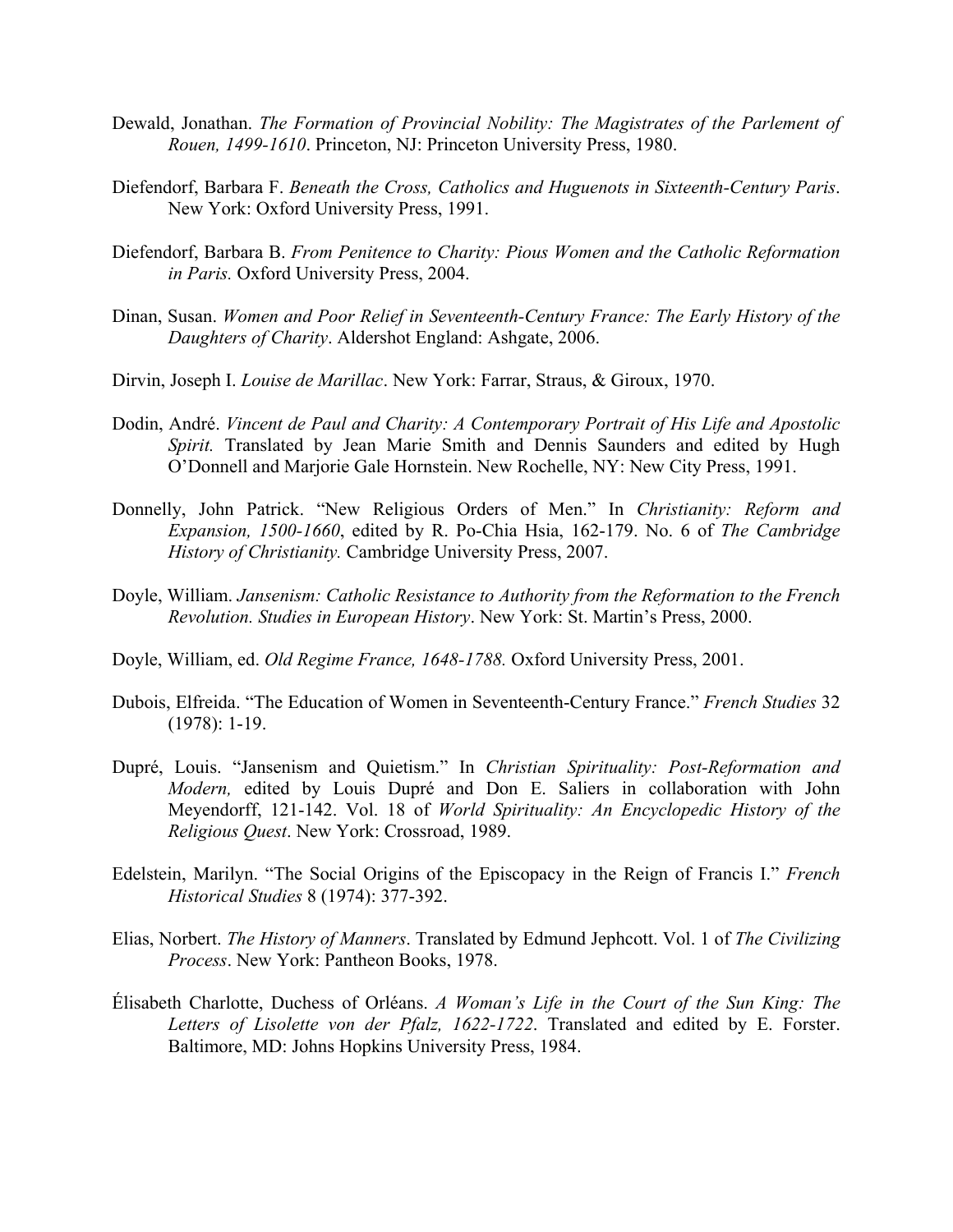- Elwood, Ann Barclay. *French Nuns and Fallen Women: Social Control and Autonomy in Ancien Régime Convents*. Ph.D. diss., University of California, San Diego, 1989, 2000.
- Enright, Amy. "The Politics of Education: Municipal Colleges and Political Culture in Early Modern Champagne." Ph.D. diss., Emory University, 2004.
- Evennett, H. Outram. *The Spirit of the Counter-Reformation*. Edited with a postscript by John Bossy. First Paperback Edition. Notre Dame, IN: University of Notre Dame Press, 1970.
- Farr, James R. "Confessionalization and Social Discipline in France, 1530-1685." *Archive for Reformation History* 94 (2003): 276-293.
- Farr, James R. "Popular Religious Solidarity in Sixteenth-Century Dijon." *French Historical Studies* 14 (1985): 192-215.
- Farr, James. *Authority and Sexuality in Early Modern Burgundy (1550-1730)*. Oxford University Press, 1995.
- Finley-Croswhite, Annette. *Henry IV and the Towns: The Pursuit of Legitimacy in French Urban Society, 1589-1610*. Cambridge University Press, 1993.
- Flourez, Bridget. *Better Than Light: Nicolas Barré*. Translated by Helen Wynne. Singapore: Angsana Books, 1994.
- Forrestal, Alison. "Fathers, Leaders, Kings: Episcopacy and Episcopal Reform in the Seventeenth-Century French School." *Seventeenth Century* 17 (2002): 24-47.
- Forrestal, Alison. *Fathers, Pastors and Kings: Visions of Episcopacy in Seventeenth-Century France*. Manchester University Press, 2004.
- Forrestal, Alison. "A Catholic Model of Martyrdom in the Post-Reformation Era: The Bishop in Seventeenth-Century France." *Seventeenth Century* 20 (2005): 254-280.
- Franklin, Julian. *Jean Bodin and the Rise of Absolutist Theory*. Cambridge University Press, 1973.
- Galpern, A. N. *The Religions of the People in Sixteenth-Century Champagne.* Harvard University Press, 1976.
- Gibbons, Katy. "ʽA Reserved Place?' English Catholic Exiles and Contested Space in Late-Sixteenth-Century Paris." *French Historical Studies* 32 (2009): 33-62.
- Gibson, Wendy. *Women in Seventeenth-Century France*. London: Palgrave Macmillan, 1989.
- Golden, Richard. *The Godly Rebellion: Parisian Curés and the Religious Fronde, 1652–1662.*  Chapel Hill, NC: University of North Carolina Press, 1981.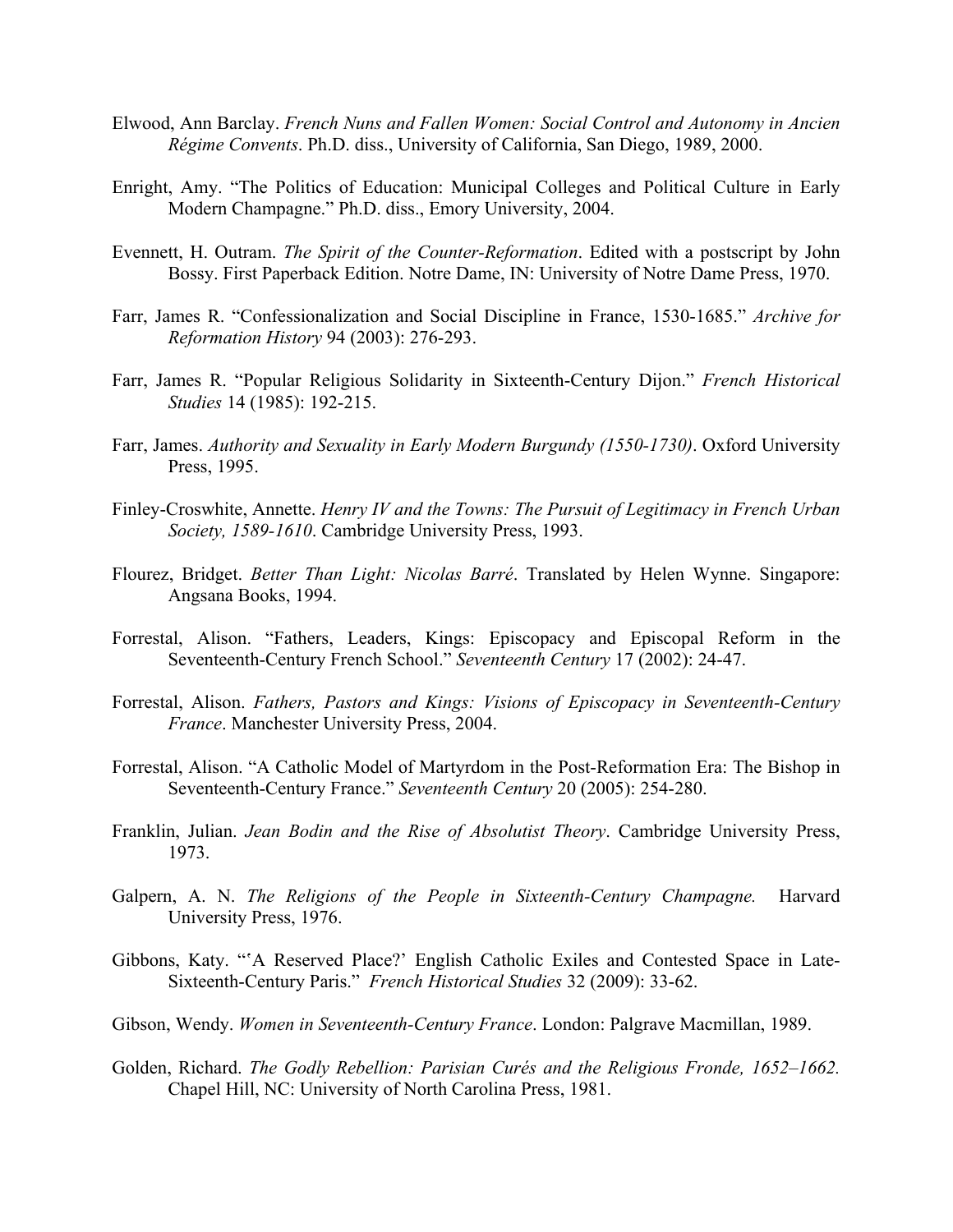- Goubert, Pierre. *The Ancien Régime: French Society, 1600-1750*. Translated by Steve Cox. New York: Harper and Row, 1974.
- Goubert, Pierre. *The French Peasantry in the Seventeenth Century*. Translated by Ian Patterson. Cambridge University Press, 1986.
- Goubert, Pierre. *Louis XIV and Twenty Million Frenchmen*. Translated by Anne Carter. New York: Vintage Books, 1970.
- Greengrass, Mark. "Aristocracy and Episcopacy at the End of the Wars of Religion in France: The Duke of Montmorency and the Bishoprics of Languedoc." In *Miscellanea Historiae Ecclesiasticae*, 8, edited by Bernard Vogler, *Colloque de Strasbourg, Septembre 1983, sur l'institution et les pouvoirs dans les églises de l'antiquité à nos jours*: 356-363 Bruxelles: Éditions Nauwelaerts.
- Greengrass, Mark. *France in the Age of Henri IV: The Struggle for Stability*. 2<sup>nd</sup> ed. New York: Longman, 1995.
- Greengrass, Mark. *The French Reformation*. Oxford: Blackwell, 1987.
- Guenin-Lelle, Diane, and Ronney Mourad, eds. *Jeanne Guyon: Selected Writings*. New York: Paulist Press, 2012.
- Hall, Gaston. *Richelieu's Desmarets and the Century of Louis XIV*. Oxford: Clarendon Press, 1990.
- Hanlon, Gregory. *Confession and Community in Seventeenth-Century France: Catholic and Protestant Coexistence in Aquitaine.* Philadelphia: University of Pennsylvania Press, 1993.
- Harrigan, Patrick. "Women Teachers and the Schooling of Girls in France: Recent Historiographical Trends." *French Historical Studies* 21 (1998): 593-611.
- Harth, Erica. *Idelogy and Culture in Seventeenth-Century France*. Ithaca, NY: Cornell University Press, 1983.
- Hatton, R. M., ed. *Louis XIV and Absolutism.* London: Macmillan, 1976.
- Hatton, R. M., ed. *Louis XIV and Europe.* London: Macmillan, 1976.
- Hayden, J. Michael, and Malcolm R. Greenshields. *Six Hundred Years of Reform: Bishops and the French Church, 1190-1789*. Montreal: McGill-Queens University Press, 2005.
- Hayden, J. Michael, and Malcolm R. Greenshields. "The Clergy of Early Seventeenth-Century France: Self-Perception and Society's Perception." *French Historical Studies* 18 (1993): 145-173.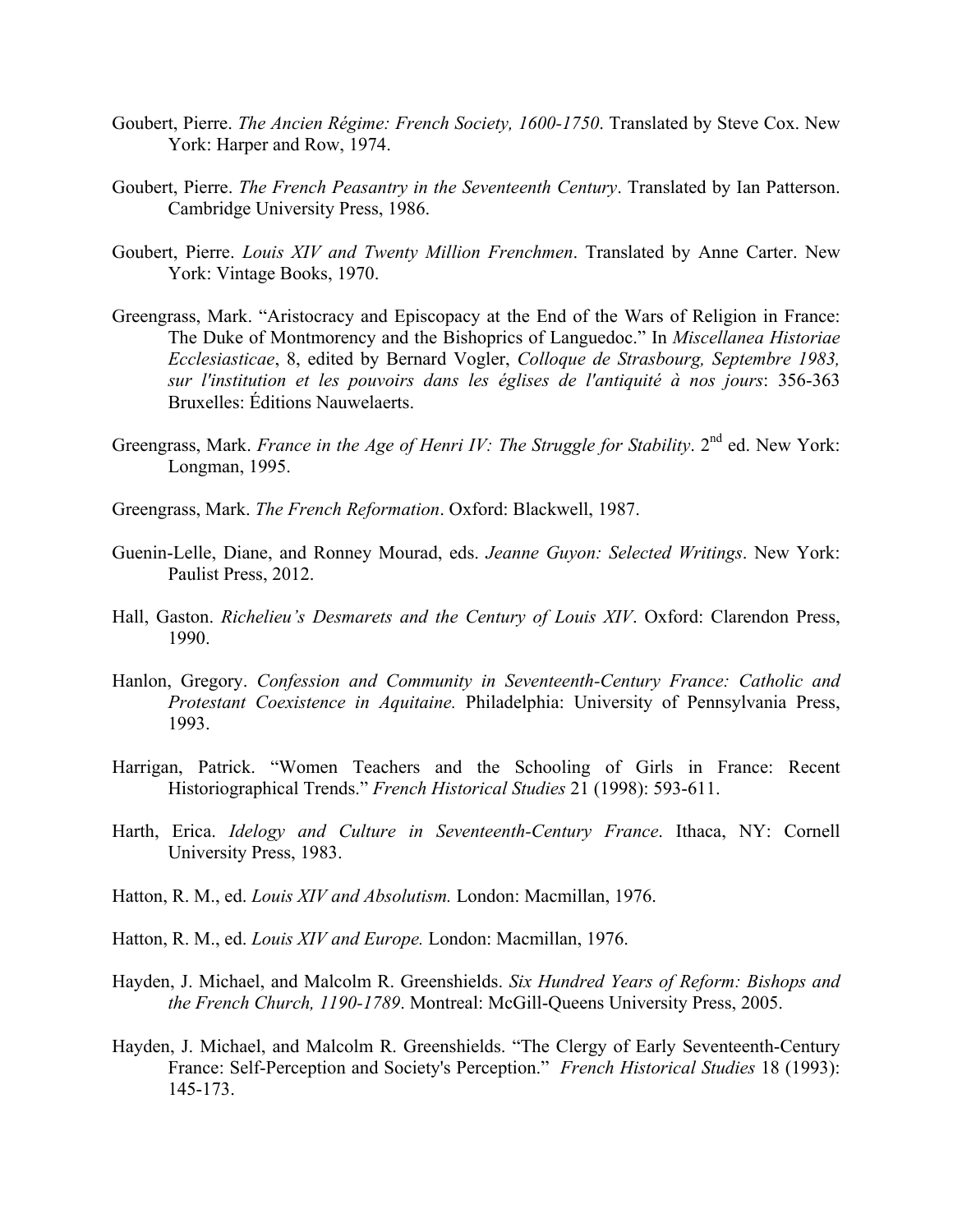- Hayden, Michael J. "The Social Origins of the French Episcopacy at the Beginning of the Seventeenth Century." *French Historical Studies* 10 (1977): 27-41.
- Hayes, Carlton J. H. "The Predominance of France and the Bourbons." In *Modern Europe to 1870* by Carlton J. H. Hayes, 243-282. New York: The Macmillan Company, 1953.
- Hermans, Maurice-Auguste. "John Baptist de La Salle and the First Brothers: Christian Educators for the Society of Their Time." *AXIS: Journal of Lasallian Higher Education* 4, No. 2 (2013).
- Hermans, Maurice-Auguste. "Living in Community in Seventeenth-Century France." *AXIS: Journal of Lasallian Higher Education* 4, No. 1 (2013).
- Hermans, Maurice-Auguste. "Some Spiritual Currents Which Could Have Influenced De La Salle." *AXIS: Journal of Lasallian Higher Education* 4, No. 1 (2013).
- Heywood, Colin. *Growing Up in France: From the Ancien Régime to the Third Republic*. Cambridge University Press, 2007.
- Hickey, Daniel. "Closing Down Local Hospitals in Seventeenth-Century France: The Mount Carmel and St. Lazare Reform Movement." *Social History* 25, No. 49 (1992): 9-33.
- Hickey, Daniel. *Local Hospitals in Ancien Régime France: Rationalization, Resistance, Renewal, 1530-1789*. No. 5 of *Hannah Institute Studies in the History of Medicine, Health, and Society.* Montreal: McGill University Press, 1997.
- Hickey, Daniel. *The Coming of French Absolutism: The Struggle of Tax Reform in the Province of Dauphiné, 1540-1640*. Toronto: University of Toronto Press, 1986.
- Hitchcock, James. "Historical Context of the Age of Gold: France 1560-1660." *Vincentian Heritage* 11, No. 1 (1990): 3-16.
- Hoffman, Phillip. *Church and Community in the Diocese of Lyon, 1500-1789*. New Haven, CT: Yale University Press, 1984.
- Holt, Mack P. *The Duke of Anjou and the Politique Struggle during the Wars of the Religion*. Cambridge University Press, 1986.
- Holt, Mack P. "Putting Religion Back into the Wars of Religion." *French Historical Studies* 18 (1993): 524-552.
- Holt, Mack P. "The Social History of the Reformation: Recent Trends and Future Agendas." *Journal of Social History* 37 (2003): 133-144.
- Holt, Mack P., ed. *Renaissance and Reformation France: 1500-1648*. Oxford University Press, 2002.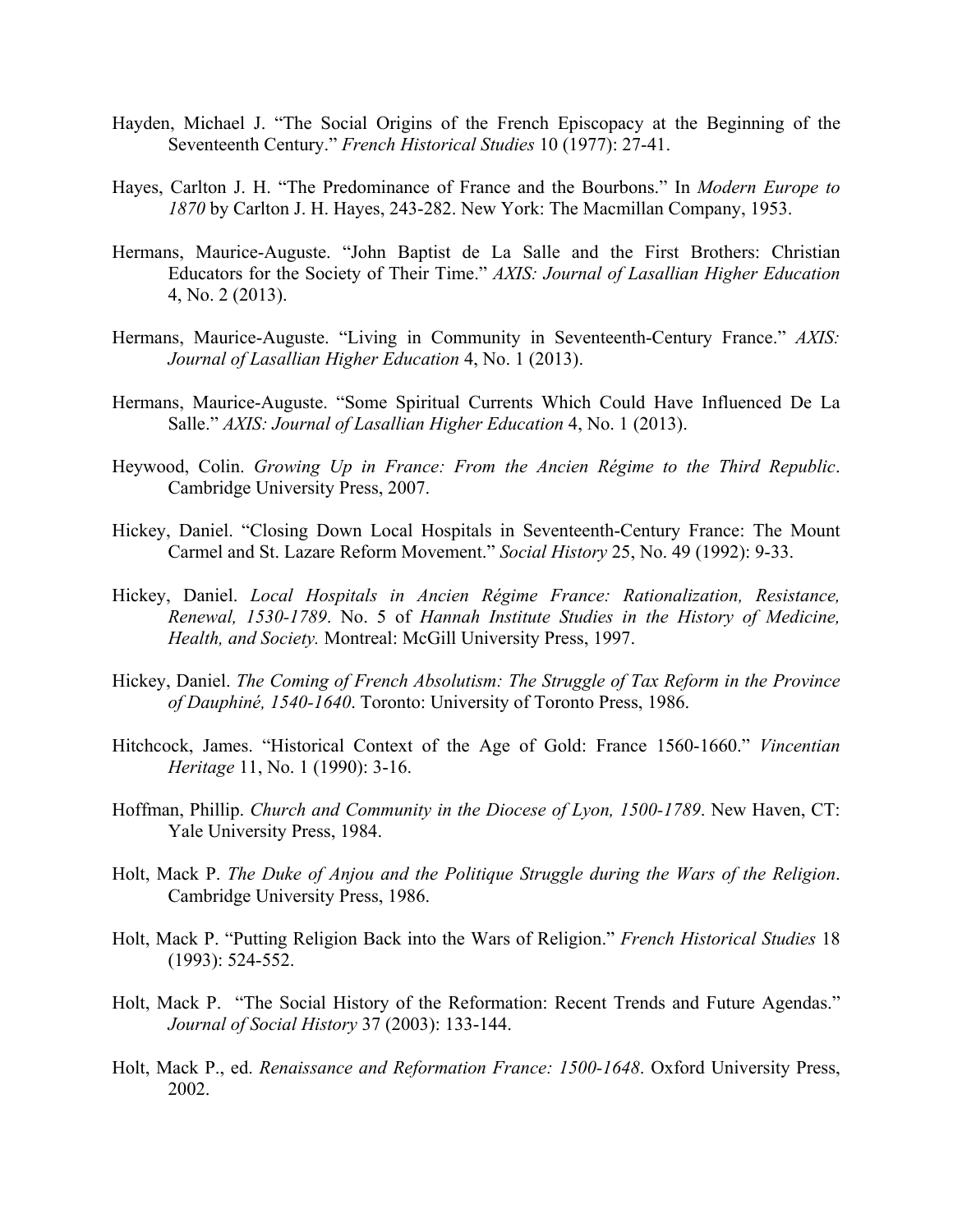- Hostie, Raymond. "Societies of Priests, Lay Congregations, and Clerical Congregations." In *The Life and Death of Religious Orders* by Raymond Hostie, 162-190. Washington, DC: Center for Applied Research in the Apostolate, 1983.
- Hsia, R. Po-Chia. *The World of Catholic Renewal, 1540-1770*. Cambridge University Press, 1998.
- Jedin, Hubert, and Erwin Iserloh, Joseph Glazik, eds. *Reformation and Counter-Reformation.*  Translated by Anselm Biggs and Peter W. Becker. Vol. 5 of *History of the Church*. New York: The Seabury Press, 1980.
- Jensen, De Lamar. *The World of Europe: The Sixteenth Century*. Rev. ed. St. Louis, MO: Forum Press, 1979.
- Kaufman, Peter Iver. *Augustinian Piety and Catholic Reform: Augustine, Colet, and Erasmus*. Macon, GA: Mercer University Press, 1982.
- Kelley, Donald R. *The Beginning of Ideology: Consciousness and Society in the French Reformation*. Cambridge University Press, 1981.
- Kettering, S. *Patrons, Brokers, and Clients in Seventeenth-Century France.* Oxford University Press, 1986.
- Kingdon, Robert M. *Geneva and the Coming of the Wars of Religion in France, 1555-1563*. Geneva: Droz, 1956.
- Klevgard, Paul. *Society and Politics in Counter-Reformation France: A Study of Bérulle, Vincent de Paul, Olier and Bossuet.* Ph.D. diss., Northwestern University, 1971.
- Knecht, Robert J. *Catherine De Medici*. London: Longman, 1998.
- Knecht, Robert J. *Francis I*. Cambridge University Press, 1982.
- Knecht, Robert J. *Renaissance Warrior and Patron: The Reign of Francis I*. Cambridge University Press, 1994.
- Knecht, Robert J. *Richelieu*. London: Longman, 1991.
- Knecht, Robert J. *The French Civil Wars, 1562-1598*. Harlow, England and New York: Longman, 2000.
- Knecht, Robert J. *The Fronde.* London: The Historical Association, 1975.
- Knecht, Robert J. *The Rise and Fall of Renaissance France: 1483-1610*. Oxford: Blackwell, 2001.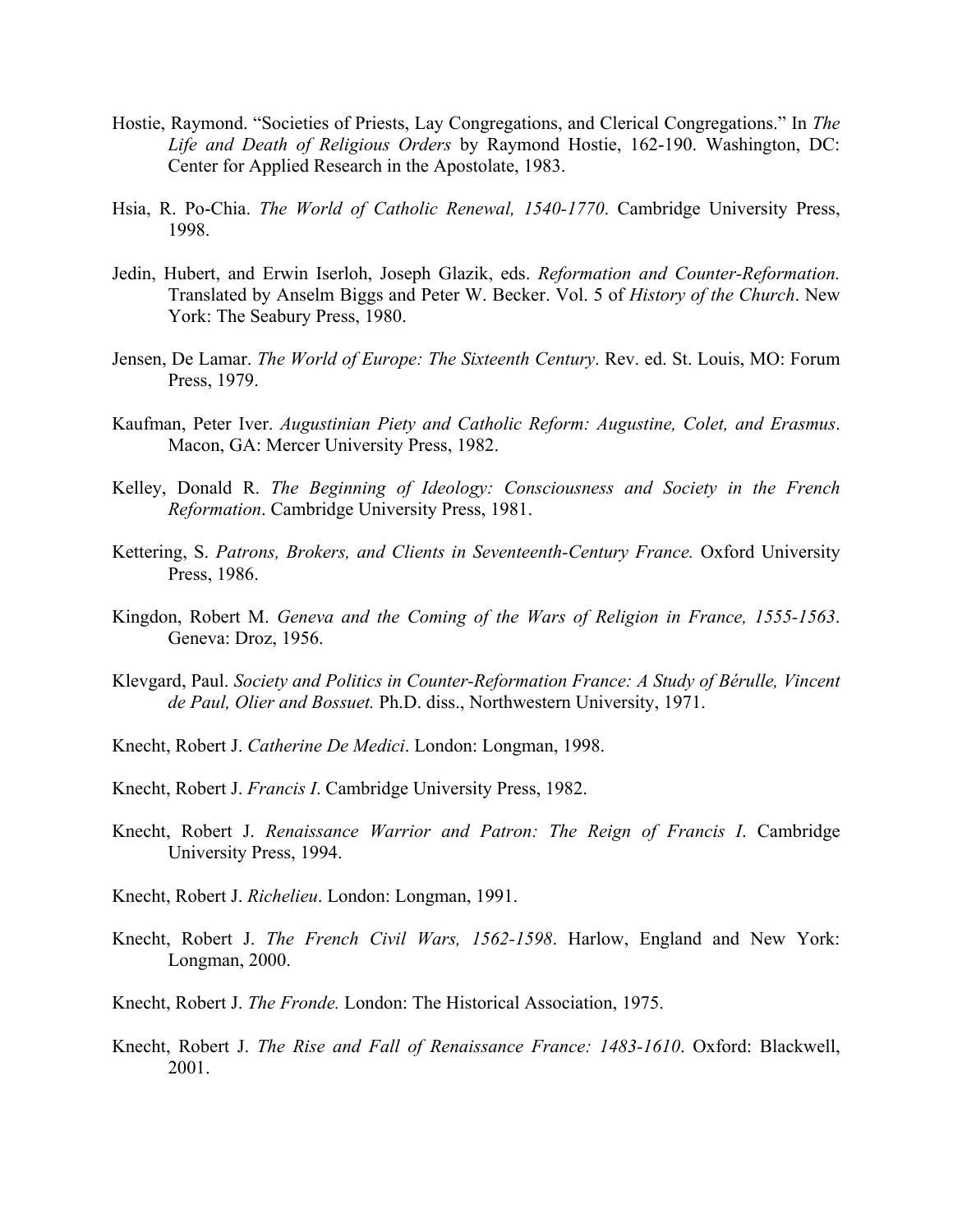- Koch, Erec R. *The Aesthetic Body: Passion, Sensibility, and Corporeality in Seventeenth-Century France*. Newark, NJ: University of Delaware Press, 2008.
- Krailsheimer, A. J. *Rancé and the Trappist Legacy.* No. 86 of *Cistercian Studies Series*. Kalamazoo, MI: Cistercian Publications, 1985.
- Kreusch, Edmund. *Life of St. Peter Fourier*. Milwaukee, WI: Notre Dame Convent, 1932.
- La Fleur, Kathryn B. *Louise de Marillac: A Light in the Darkness*. Hyde Park, NY: New City Press, 1996.
- Ladurie, Emmanuel La Roy. *The Beggar and the Professor: A Sixteenth-Century Family Saga*. Translated by A. Goldhammer. Chicago and London: University of Chicago Press, 1997.
- Ladurie, Emmanuel La Roy. *The French Peasantry, 1450-1660*. Translated by Alan Sheridan. Ewing, NJ: University of California Press, 1987.
- Lauraire, Léon. *The Conduct of Schools: A Comparative Approach,* translator unknown. No. 63 of *Cahiers lasalliens*. Rome: Brothers of the Christian Schools, 2011.
- Lawson, William. *Pierre Fourier: Canon Regular, Parish Priest, Founder of the Congregation of Our Lady*. London: Burns & Oates, 1969.
- Lewis, W. H. *The Splendid Century: Life in the France of Louis XIV*. New York: Doubleday, 1953.
- Liebowitz, Ruth. "Virgins in the Service of Christ: The Dispute Over an Active Apostolate for Women during the Counter-Reformation." In *Women of Spirit: Female Leadership in the Jewish and Christian Traditions*, edited by Rosemary Ruether and Eleanor McLaughlin, 131-152. New York: Simon and Schuster, 1979.
- Lierheimer, Linda. *Female Eloquence and Maternal Ministry: The Apostolate of Ursuline Nuns in Seventeenth-Century France*. Ph.D. diss., Princeton University, 1994, 1996.
- Lierheimer, Linda. "Preaching or Teaching? Defining the Ursuline Mission in Seventeenth-Century France." In *Women Preachers and Prophets through Two Millennia of Christianity*, edited by Beverly Mayne Kienzle and Pamela J. Walker, 212-225. Berkeley, CA: University of California Press, 1998.
- Lindberg, Carter, ed. *The Pietist Theologians: An Introduction to Theology in the Seventeenth and Eighteenth Centuries*. Oxford: Blackwell, 2005.
- Lossky, Andrew. "The Absolutism of Louis XIV: Reality or Myth?" *Canadian Journal of History* 19 (1984): 1-15.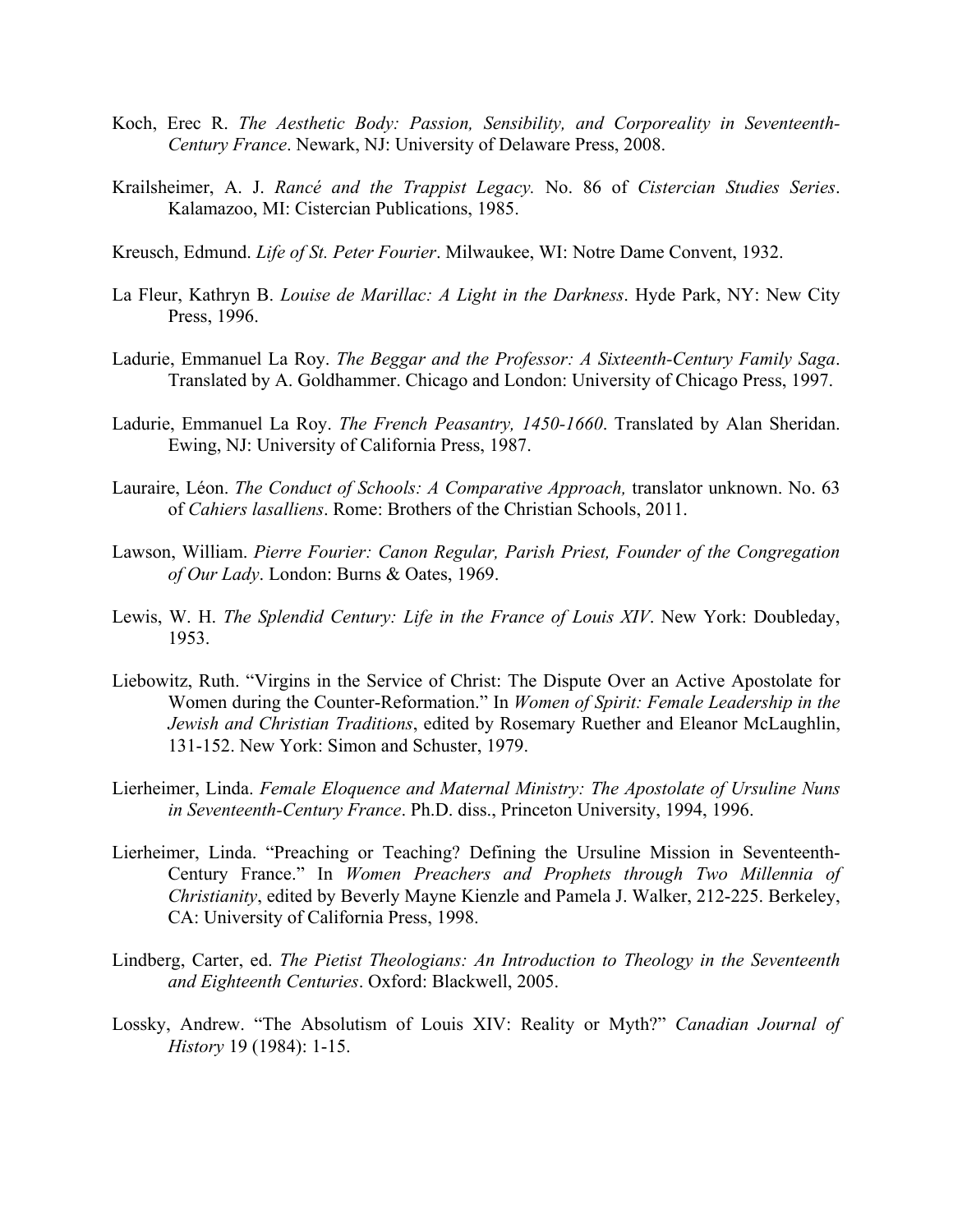- Lossky, Andrew. "The Intellectual Development of Louis XIV." In *Louis XIV and the Craft of Kingship*, edited by John C. Rule, 101-129. Columbus, OH: Ohio State University Press, 1969.
- Lossky, Andrew. *Louis XIV and the French Monarchy.* Rutgers, NJ: Rutgers University Press, 1999.
- Lough, John. *An Introduction to Seventeenth-Century France.* London: Longman, 1970.
- Love, Ronald S. *Blood and Religion: The Conscience of Henri IV, 1553-1593*. Montreal: McGill-Queen's University Press, 2001.
- Lozano, John M. *Jeanne Chezar de Matel and the Sisters of the Incarnate Word*. Translated by Joseph Daries. Chicago: Claret Center for Resources in Spirituality, 1983.
- Lualdi, Katharine J. "Persevering in the Faith: Catholic Worship and Communal Identity in the Wake of the Edict of Nantes." *Journal of Social History* 37 (2003): 133-144.
- Luria, Keith P. "The Counter-Reformation and Popular Spirituality." In *Christian Spirituality: Post-Reformation and Modern*, edited by Louis Dupré and Don E. Saliers in collaboration with John Meyendorff, 93-120. Vol. 18 of *World Spirituality: An Encyclopedic History of the Religious Quest*. New York: Crossroad, 1989.
- Luria, Keith P. "Popular Catholicism and Catholic Reformation." In *Early Modern Catholicism*, edited by Kathleen M. Comerford and Hilmar Pabel, 114-130. Toronto: University of Toronto Press, 2001.
- Luria, Keith P. *Sacred Boundaries: Religious Coexistence and Conflict in Early Modern France*. Washington, DC: The Catholic University of America Press, 2005.
- Luria, Keith P. "Separated by Death? Burials, Cemeteries, and Confessional Boundaries in Seventeenth-Century France." *French Historical Studies* 24 (2001): 185-222.
- Luria, Keith P. *Territories of Grace: Cultural Change in the Seventeenth-Century Diocese of Grenoble.* Berkeley, CA: University of California Press, 1991.
- Lux-Sterritt, Laurence. "Between the Cloister and the World: The Successful Compromise of the Ursulines of Toulouse, 1604-1616." *French History* 16 (2002): 247-268.
- Lux-Sterritt, Laurence. *Redefining Female Religious Life: French Ursulines and English Ladies in Seventeenth-Century Catholicism*. Aldershot, England: Ashgate, 2005.
- Maire, C. L. "Port Royal: The Jansenist Schism." In *Realms of Memory: The Construction of the French Past,* edited by Pierre Nora and Lawrence D. Kritzman and translated by Arthur Goldhammer, 301-351. New York: Columbia University Press, 1996.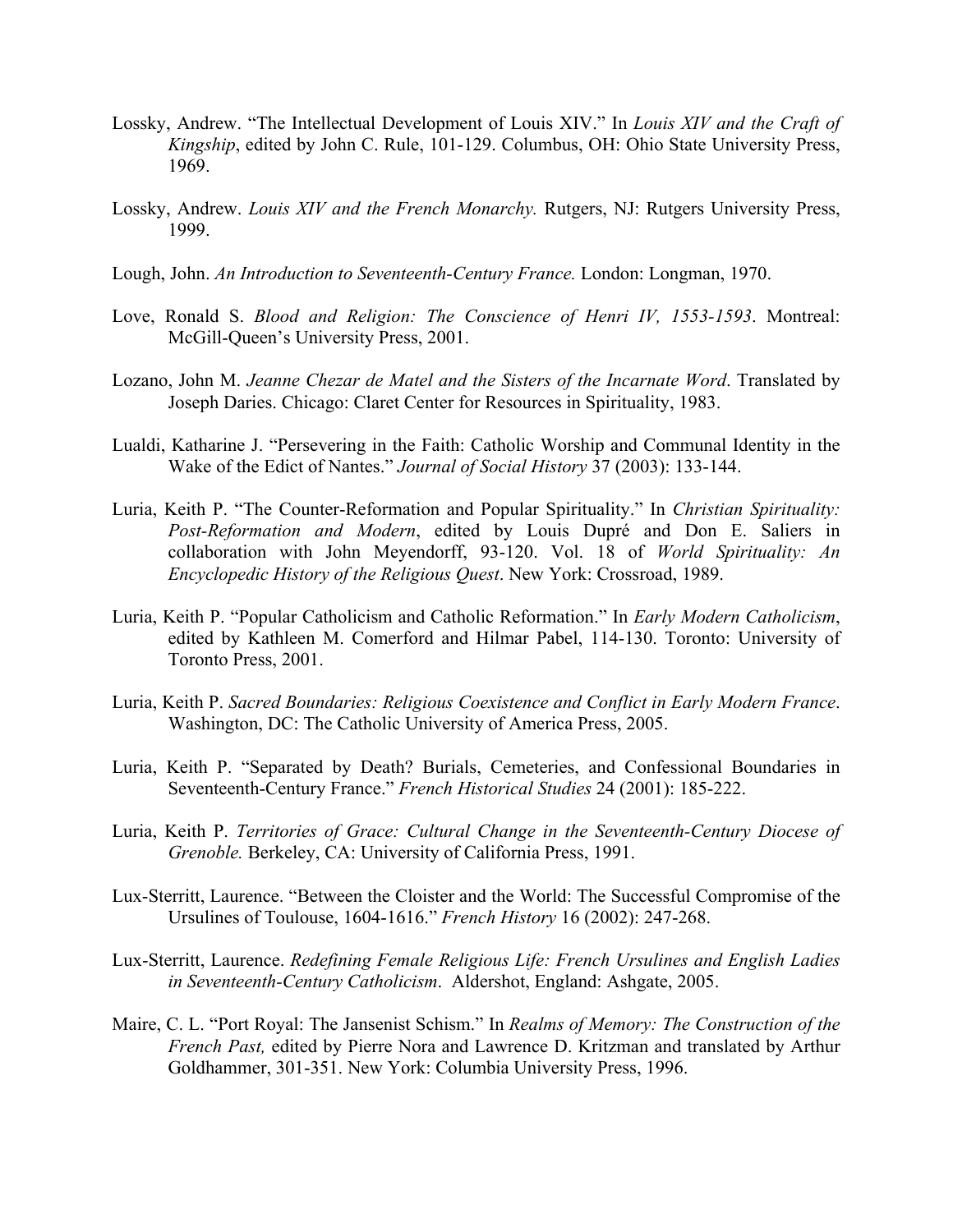- Major, J. R.. "Henry IV and Guyenne: A Study Concerning Origins of Royal Absolutism." *French Historical Studies* 4 (1966): 363-383.
- Major, J. Russell. *From Renaissance Monarchy to Absolute Monarchy: French Kings, Nobles, and Estates*. Baltimore, MD: Johns Hopkins University Press, 1994.
- Major, J. Russell. *Representative Government in Early Modern France*. New Haven, CT: Yale University Press, 1980.
- Mann, William. "Peter Fourier: Precursor of John Baptist de La Salle." In *So Favored by Grace: Education in the Time of John Baptist de La Salle,* edited by Lawrence J. Colhocker, 35- 51. Romeoville, IL: Lasallian Publications, 1991.
- Marin, Louis. *Portrait of the King*. Translated by Martha M. Houle. Minneapolis, MN: University of Minnesota Press, 1988.
- Martin, A. Lynn. *The Jesuit Mind: The Mentality of an Elite in Early Modern France*. Ithaca, NY: Cornell University Press, 1988.
- Martin, Marie de Saint John. *Ursuline Method of Education*. Rahway, NJ: Quinn and Boden, 1946.
- Mast, M. Dolorita. *Peter Fourier: Man of Lorraine*. Baltimore, MD: Port City Press, Inc., 1966.
- McEwen, John, editor. *Fénelon: Letters of Love and Counsel*. New York: Harcourt, Brace & World, Inc., 1964.
- McHugh, Timothy J. "The Hôpital Général, the Parisian Elites, and Crown Social Policy during the Reign of Louis XIV." *French History* 15 (2001): 235-253.
- McManners, John. *Church and Society in Eighteenth-Century France*. 2 Vols. Oxford University Press, 1998.
- McManners, John. *French Ecclesiastical Society Under the Ancien Régime: A Study of Angers in the Eighteenth Century*. Manchester: Manchester University Press, 1960.
- Mettam, R. *Power and Faction in Louis XIV's France*. Oxford: Blackwell Publishers, 1988.
- Miner, Bonaventure. "De La Salle's Christian School." In *To Give a Christian Education*, edited by Timothy McCarthy, 15-24. Romeoville, IL: Christian Brothers Conference, 1979.
- Miner, Bonaventure. "La Salle and the Social Order of Louis XIV." In *Power and Authority,* edited by Martin C. Helldorfer, 41-46. Romeoville, IL: Christian Brothers Conference, 1976.
- Mitford, Nancy. *The Sun King*. New York: Harmony Books, 1966.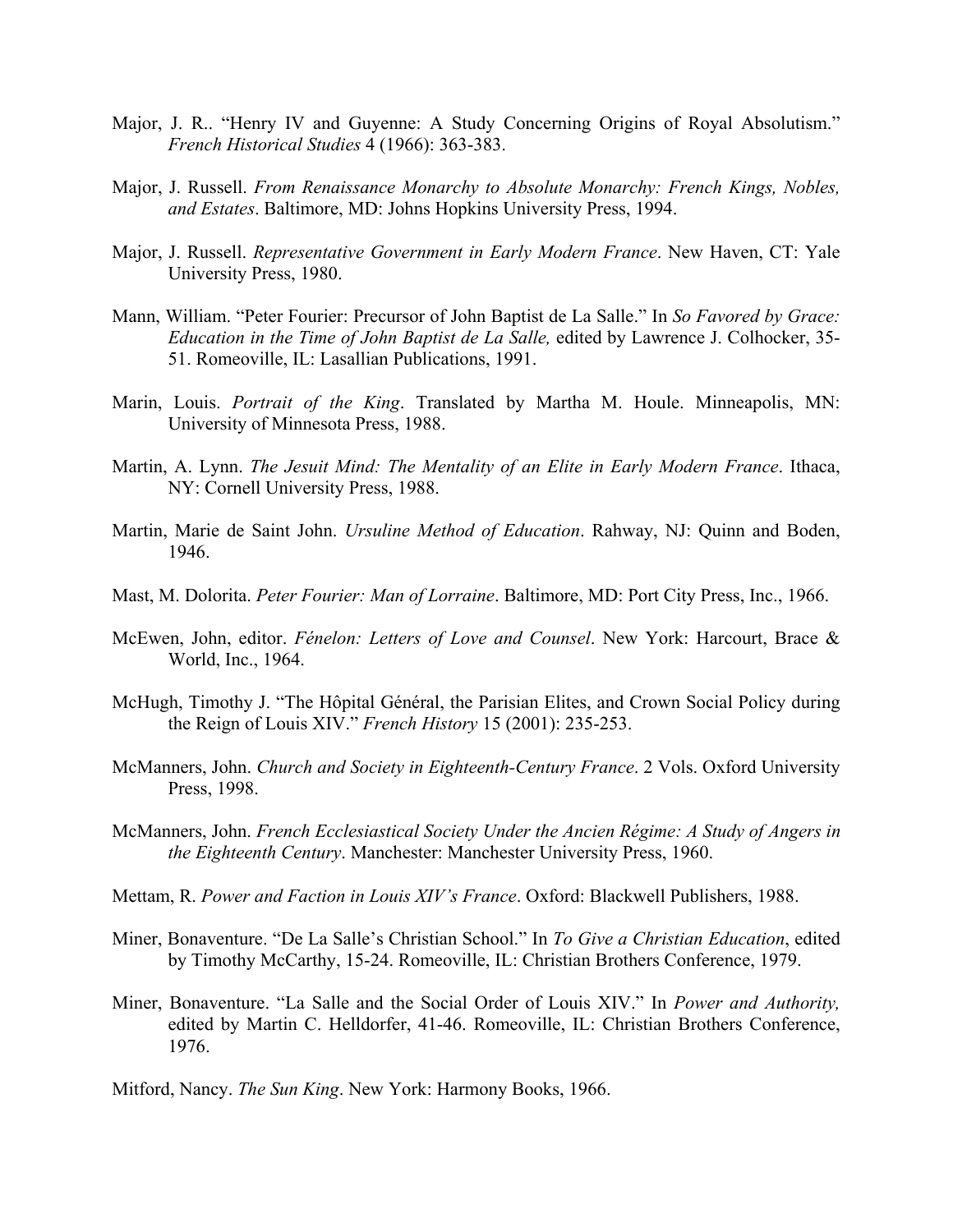- Mollat, Michel. *The Poor in the Middle Ages: An Essay in Social Thought*. Translated by Arthur Goldhammer. New Haven, CT: Yale University Press, 1986.
- Monter, William E. *Judging the French Reformation: Heresy Trials by Sixteenth-Century Parlements*. Harvard University Press, 1999.
- Moote, A. Lloyd. *Louis XIII, the Just*. Berkeley, CA: University of California Press, 1989.
- Moote, A. Lloyd. *The World of Europe: The Seventeenth Century*. Rev. ed. St. Louis, MO: Forum Press, 1979.
- Moriarty, Michael. *Early Modern French Thought: The Age of Suspicion*. Oxford University Press, 2003.
- Moriarty, Michael. *Taste and Ideology in Seventeenth-Century France*. Cambridge University Press, 1988.
- Mousnier, Roland E. *The Institutions of France under the Absolute Monarchy, 1598-1789. Volume I: Society and the State.* Translated by Brian Pearce. University of Chicago Press, 1979.
- Mousnier, Roland E. *The Institutions of France under the Absolute Monarchy, 1598-1789. Volume II: The Organs of State and Society*. Translated by Arthur Goldhammer: University of Chicago Press, 1984.
- Muchembled, Robert. *Popular Culture and Elite Culture in France, 1400-1750*. Translated by Lydia Cochrane. Baton Rouge, LA: Louisiana State University Press, 1985.
- Mullett, Michael A. *The Catholic Reformation*. London: Routledge, 1999.
- Nelson, Eric W. *The Monarchy and the Jesuits: Political Authority and Catholic Renewal in France, 1590-1615*. Aldeshot, England: Ashgate, 2005.
- Nelson, Eric. *The Jesuits and the Monarchy: Catholic Reform and Political Authority in France (1590–1615.* Aldershot: Ashgate, 2005.
- Nepper, Marius*. Origins: The Sisters of Saint Joseph*. Translated by the Federation of the Sisters of Saint Joseph USA. Second Printing. Erie, PA: Villa Maria College, 1975.
- Neuschel, Kristin. *Word of Honor: Interpreting Noble Culture in Sixteenth-Century France*. Ithaca, N.Y.: Cornell University Press, 1989.
- Norberg, Kathryn. *Rich and Poor in Grenoble, 1600-1814*. Berkeley, CA: University of California Press, 1985.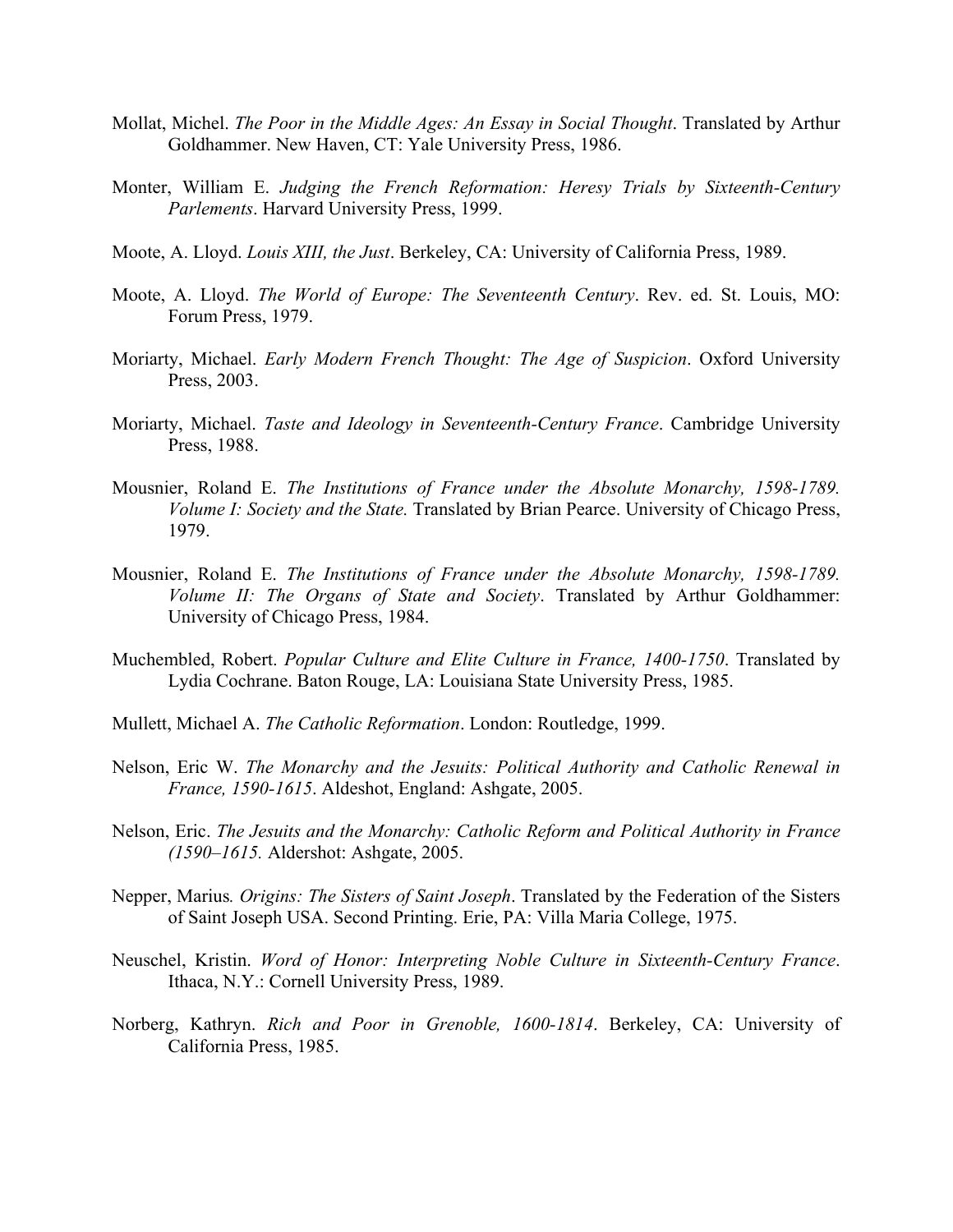- O'Malley, John W., ed. *Catholicism in Early Modern History: A Guide to Research.* Saint Louis, MO: Center for Reformation Research, 1988.
- O'Malley, John W. *Trent and All That: Renaming Catholicism in the Modern Era*. Harvard University Press, 2000.
- O'Reilly, Bernard. *St. Angela Merici and the Ursulines*. London: Burns and Oates, 1880.
- Parsons, Jotham. *The Church in the Republic: Gallicanism & Political Ideology in Renaissance France.* Washington, DC: The Catholic University of America Press, 2004.
- Pettegree, Andrew, Paul Nelles, and Philip Connor, eds. *The Sixteenth-Century French Religious Book*. Burlington, VT: Ashgate, 2001.
- Phillips, Henry. *Church and Culture in Seventeenth-Century France.* Cambridge University Press, 2002.
- Pope, Russell. "French Quietism: Jeanne Marie Guyon." In *Concerning Mysticism: Being Those Lectures Delivered at Guilford College Library in the Spring of 1938.* Guilford College Bulletin, 21.11: 13-28. 1938.
- Potter, David. *A History of France, 1460-1560: The Emergence of a Nation State*. New York: St. Martin's Press, 1995.
- Pounds, Ralph L. "Education and the Reformation and the Scientific Revolution (Sixteenth and Seventeenth Centuries)." In *The Development of Education in Western Culture*, 125-165. New York: Appleton Century Crofts, 1968.
- Poutet, Yves. "John Baptist de La Salle: Adapting to the Times." In *The Origins and Characteristics of Lasallian Pedagogy,* translated by Julian Watson, Finian Allman, Celsus Clark, and John Walch, 169-188. Manila: De La Salle University Press, 1997.
- Poutet, Yves, and Jean Pungier. *An Educator and a Saint in Relation to the Society of His Times: Jean-Baptiste de La Salle (1651-1719).* Translated by Edwin McCarthy. Rome: Centro Internazionale Lasalliano, 1981.
- Powis, J. K. "The Nature of Gallicanism in Late Sixteenth-Century France." *Historical Journal* 26 (1983): 515-30.
- Pugh, Wilma J. "Catholics, Protestants, and Testamentary Charity in Seventeenth-Century Lyon and Nimes." *French Historical Studies* 11 (1980): 479 -505.
- Racaut, Luc. *Hatred in Print: Catholic Propaganda and Protestant Identity in the French Wars of Religion*. Burlington, VT: Ashgate, 2002.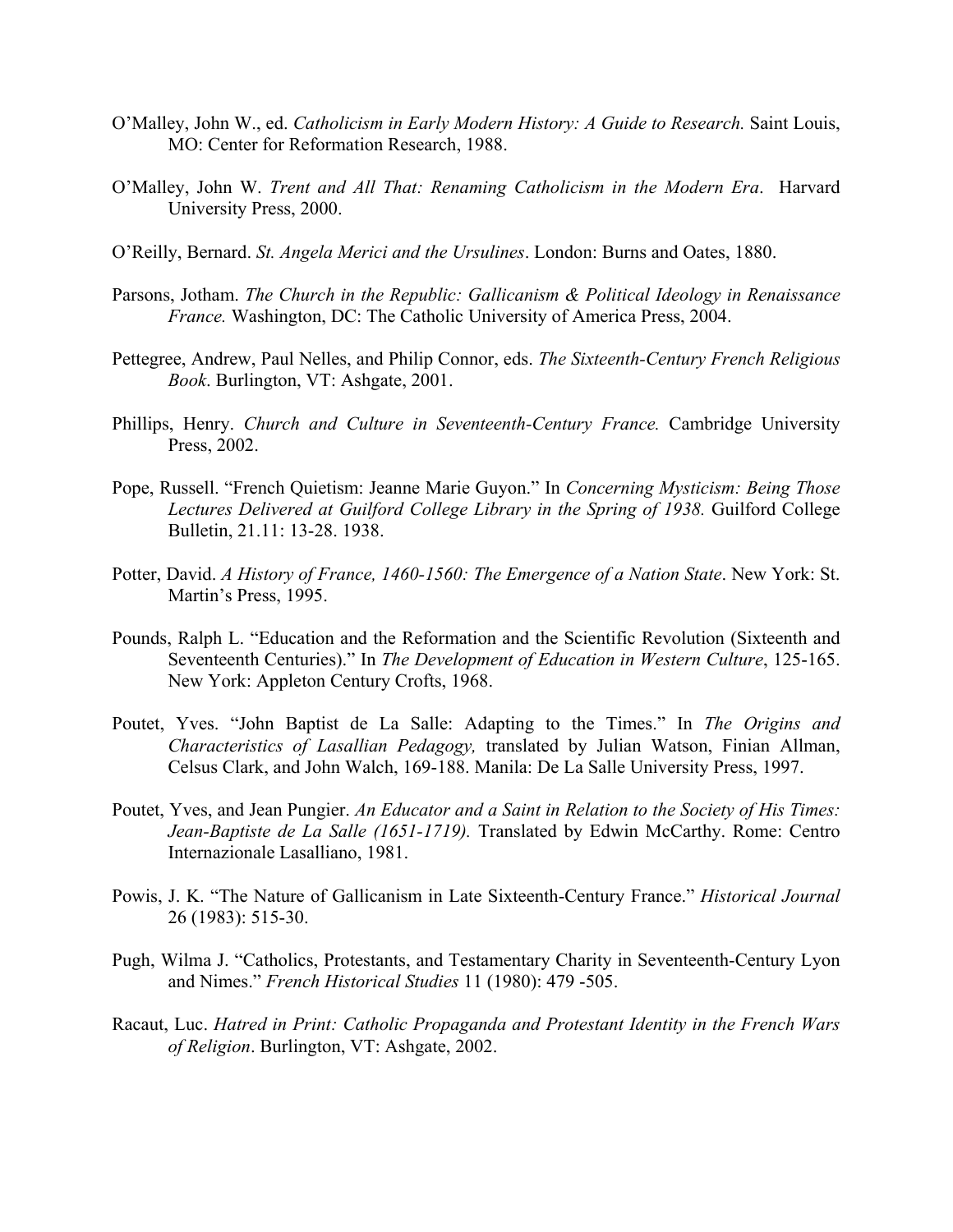- Ramsey, Ann W. *Liturgy, Politics, and Salvation: The Catholic League in Paris and the Nature of Catholic Reform, 1540-1630*. Rochester, NY: Rochester University Press, 1999.
- Ranum, Orest A. *Paris in the Age of Absolutism: An Essay*. Rev. ed. University Park, PA: Pennsylvania State University Press, 2002.
- Rapley, Elizabeth. *A Social History of the Cloister: Daily Life in the Teaching Monasteries of the Old Regime*. Montreal: McGill-Queen's University Press, 2001.
- Rapley, Elizabeth. "Fénelon Revisited: A Review of Girls' Education in Seventeenth-Century France." *Histoire Social/Social History* 20 (1987): 299-318.
- Rapley, Elizabeth. "Her Body the Enemy: Self-Mortification in Seventeenth Century Convents." *Proceedings of the Annual Meeting of the Western Society for French History* 21 (1994):  $25 - 35$ .
- Rapley, Elizabeth. *The Dévotes: Women and Church in Seventeenth-Century France*. Montreal: McGill-Queen's University Press, 1990.
- Rapley, Elizabeth. "Women and the Religious Vocation in Seventeenth-Century France." *French Historical Studies* 18 (1994): 613-631.
- Ravitch, Norman. *Sword and Mitre: Government and Episcopacy in France and England in the Age of Aristocracy*. The Hague: Mouton, 1966.
- Rayez, André. "Lasallian Studies in the Mid-Twentieth Century." In *Spirituality in the Time of John Baptist de La Salle*, edited by Robert Berger, 81-131. Landover, MD: Lasallian Publications, 1999.
- Reinburg, Virginia. "From Hearing Lay People's Prayer." In *Culture and Identity in Early Modern Europe, 1500-1800*, edited by B. Diefendorf and C. Hesse, 19-39. Ann Arbor, MI: University of Michigan Press, 1993.
- Reinburg, Virginia. "Liturgy and Laity in Late Medieval and Reformation France." *Sixteenth Century Journal* 23, No. 3 (1992): 526-547.
- Riley, Phillip F. *A Lust for Virtue: Louis XIV's Attack on Sin in Seventeenth-Century France*. Westport, CT: Greenwood Press, 2001.
- Roberts, William J. *France: A Reference Guide from the Renaissance to the Present*. New York: Facts On File, 2004.
- Rodrigue, Jean-Guy. "Introduction" in *Meditations by John Baptist de La Salle*, translated by Richard Arnandez and Augustine Loes, and edited by Augustine Loes and Francis Huether, 1-30. Landover, MD: Lasallian Publications, 1994.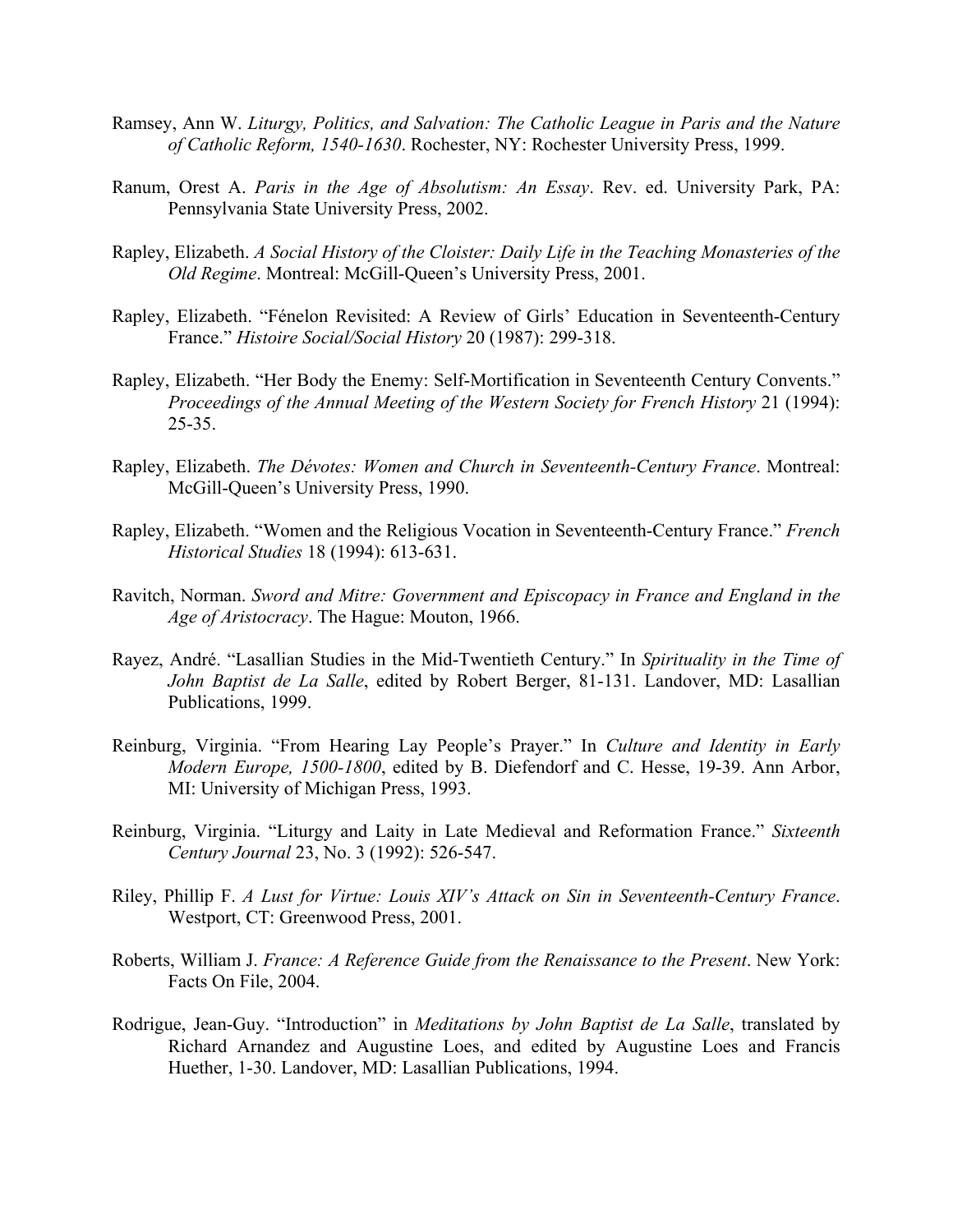- Rodrigue, Jean-Guy. "Religious Life in France during the Sixteenth and Seventeenth Centuries." In *Spirituality in the Time of John Baptist de La Salle*, edited by Robert Berger, 3-79. Landover, MD: Lasallian Publications, 1999.
- Rogers, Rebecca, "Reconsidering the Role of Religious Orders in Modern French Women's Education." *Vitae Scholasticae* 10, 1-2 (1991): 43-51.
- Rothkrug, Lionel. *Opposition to Louis XIV: The Political and Social Origins of the French Enlightenment*. Princeton, NJ: Princeton University Press, 1965.
- Salm, Luke. *The Work Is Yours: The Life of Saint John Baptist de La Salle*. Landover, MD: Christian Brothers Publications, 1989.
- Salmon, J. H. M. *Society in Crisis: France in the Sixteenth Century*. New York: St. Martin's Press, 1975.
- Sandberg, Brian. "The Infection of Heresy: Religious Conquest and Confessional Violence in Early Modern France." In *(Re)Constructing Cultures of Violence and Peace*, edited by Richard Jackson, 17-30. Amsterdam: Rodopi, 2004.
- Sanberg, Brian. "Re-establishing the True Worship of God: Divinity and Religious Violence in France after the Edict of Nantes." *Renaissance and Reform* 29 (2005): 139-182.
- Sauvage, Michel. "The Origin and Spirituality of Teaching Orders in the Church." *AXIS: Journal of Lasallian Higher Education* 4, No. 1 (2013).
- Sedgwick, A. *Jansensim in Seventeenth-Century France: Voices in the Wilderness.* Charlottesville, VA: University Press of Virginia, 1977.
- Sedgwick, A. *The Travails of Conscience: The Arnauld Family and the Ancien Régime*. Harvard University Press, 1998.
- Shimizu, Junko. *Conflict of Loyalties: Politics and Religion in the Reign of Gaspard de Coligny, Admiral of France, 1519-1572*. Geneva: Droz, 1970.
- St. Cyres, Viscount. *François de Fénelon*. London: Methuen & Co., 1901.
- St. Cyres, Viscount. "The Gallican Church." In *The Age of Louis XIV. The Cambridge Modern History* by Adolphus William Ward and John Emerich Edward Dalberg Acton, 72-91. Cambridge University Press, 1934.
- Sturdy, David J. *Louis XIV*. New York: St. Martin's Press, 1998.
- Sutherland, N. M. *Henry IV of France and the Politics of Religion, 1572-1596*. 2 Vols. Bristol: Elm Bank, 2002.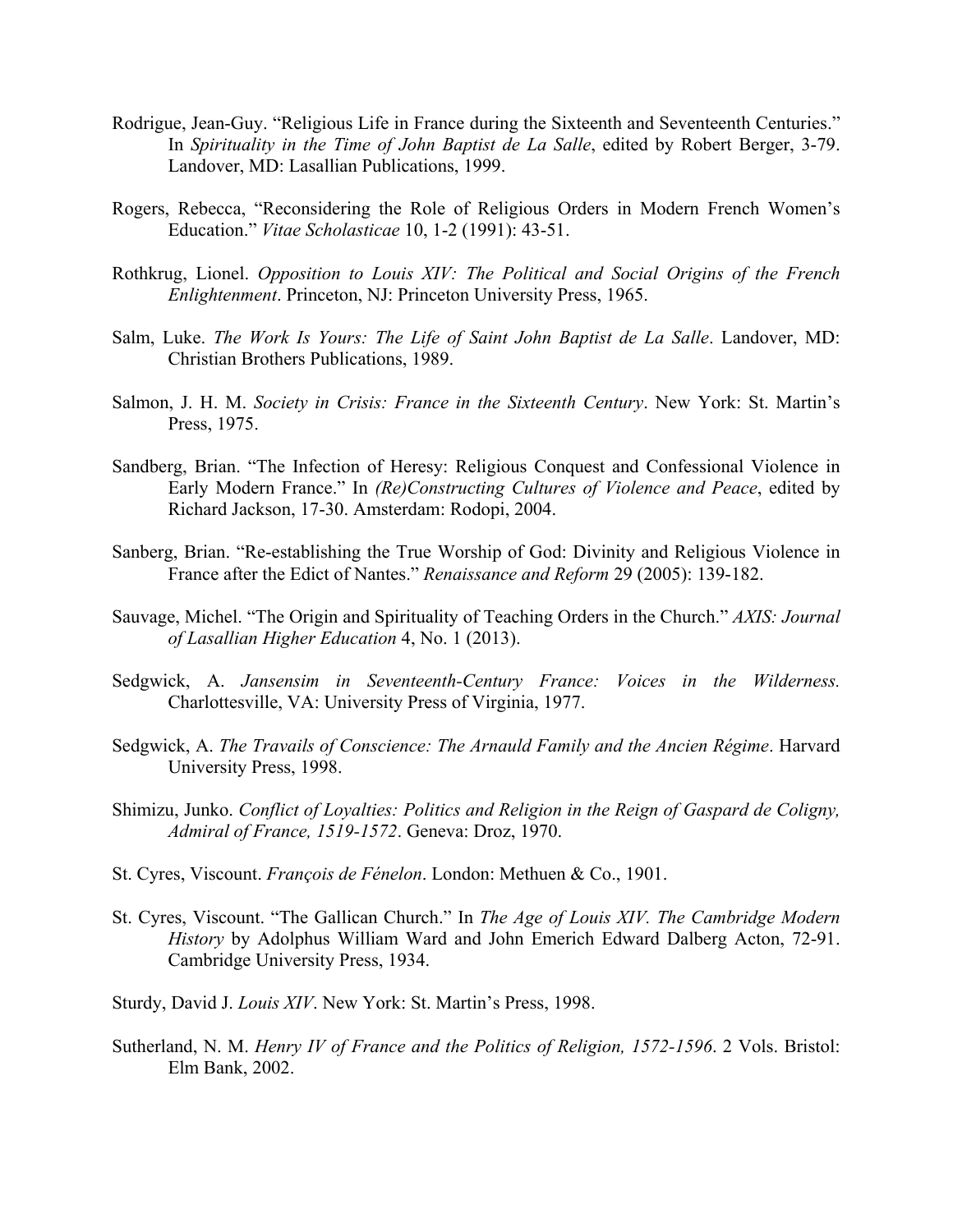- Sutherland, N. M. *The Huguenot Struggle for Recognition*. New Haven, CT: Yale University, 1980.
- Sutherland, N. M. *The Massacre of St. Bartholomew and the European Conflict, 1559-1572*. New York: Barnes and Noble, 1973.
- Taber, Linda L. "Religious Dissent within the Parlement of Paris in the Mid-Sixteenth Century: A Reassessment." *French Historical Studies* 16 (1990): 684-700.
- Tapié, Victor L. *France in the Age of Louis XIII and Richelieu*. Translated by D. McNoochie. New York: Macmillan, 1953.
- Taylor, Larissa J. *Heresy and Orthodoxy in Sixteenth-Century Paris: François Le Picart and the Beginnings of the Catholic Reformation*. Leiden: Brill, 1999.
- Taylor, Larissa J. *Soldiers of Christ: Preaching in Late Medieval and Reformation France*. Oxford University Press, 1992.
- Thompson, James. *The Wars of Religion in France, 1559-1576*. New York: Frederic Ungar, 1909.
- Treasure, Geoffrey*. Louis XIV*. London: Pearson Education Limited, 2001.
- Treasure, Geoffrey. *Mazarin: The Crisis of Absolutism in France.* London and New York: Routledge, 1995.
- Treasure, Geoffrey. *Seventeenth-Century France*. New York: Doubleday Anchor, 1967.
- Trout, Andrew. *City on the Seine: Paris in the Time of Richelieu and Louis XIV, 1614-1715.* New York: St. Martin's Press, 1996.
- Ultee, Maarten. *The Abbey of St. Germain des Prés in the Seventeenth Century.* New Haven, CT: Yale University Press, 1981.
- Ultee, Maarten. "The Suppression of Fêtes in France, 1666." *Catholic Historical Review* 62 (1976): 181-199.
- Van Kley, Dale. *The Religious Origins of the French Revolution*. New Haven, CT: Yale University Press, 1996.
- Venard, Marc. "The Influence of Borromeo on the French Church." In *San Carlo Borromeo: Catholic Reform and Ecclesiastical Politics in the Second Half of the Sixteenth Century,*  edited by John M. Headley and John B. Tomaro, 208-227. Washington, DC: Folger Books, 1988.